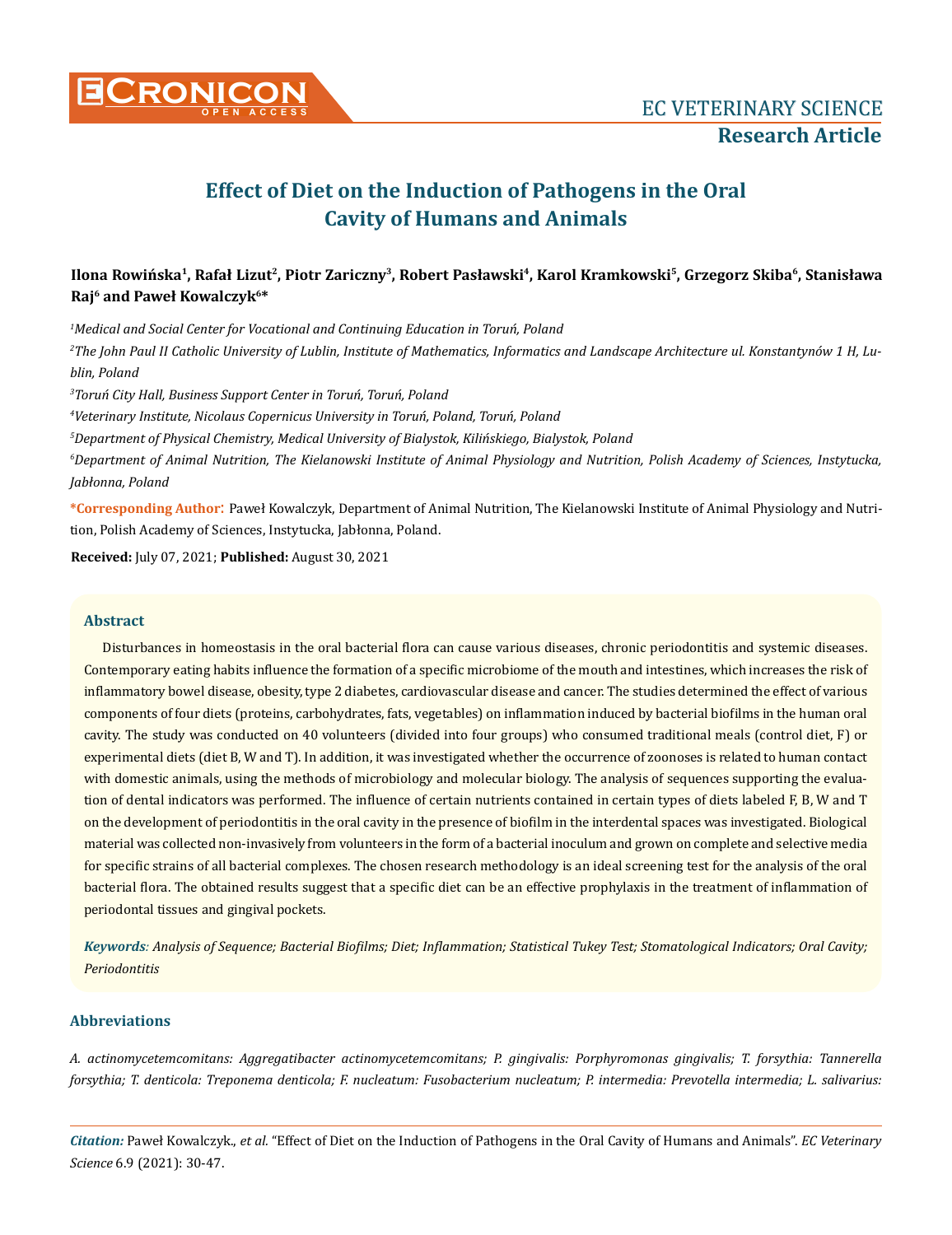*Ligilactobacillus salivarius; S. pyogenes: Streptococcus pyogenes; S. sanguinis: Streptococcus sanguinis; S. mutans: Streptococcus mutans; L. delbrueckii: Ligilactobacillus delbrueckii; E. corrodens: Eikenella corrodens; C. concisus: Campylobacter concisus; V. parvula: Veillonella parvula; A. odontolyticus: Actinomyces odontolyticus; P. micros: Peptostreptococcus micros; E. nodatum: Eubacterium nodatum; S. constellatus: Streptococcus constellatus*

# **Introduction**

#### **The physiological flora of the oral cavity**

Inflammation in the mouth can trigger the development of serious diseases in humans, such as chronic pharyngitis and upper respiratory tract inflammation, endocarditis, and the formation of abscesses in the liver or kidneys. The development of gingivitis and periodontitis occurs as a result of an imbalance between the interaction of the bacterial plaque and the host's immune system [1]. Bacteria and their products present in the biofilm stimulate immunocompetent cells to produce and release inflammatory mediators that cause the destruction of periodontal tissues and the development of inflammatory processes in the body [2]. The host's inflammatory immune response may be influenced by genetic determinants and environmental factors, such as stress, smoking, and it may also be modified by some systemic diseases and as a result of their treatment (e.g. immunosuppression, radiotherapy) [3-6]. Other factors may be a specific improper diet inducing oxidative stress in the oral cavity and the formation of pathogenic bacterial biofilms [7,8]. Still other "external factors" of inflammation in the human oral cavity can be zoonoses. Zoonoses are spread by animals or are transmitted to humans through direct contact with animals or through raw materials of animal origin.

# **Biophilic bacteria and possiblitlity of its transmition from animals to humans as a result of long-term exposure as well as its zoonoses causing potential**

In order to prevent infection with bacterial biofilms of zoonotic origin, in the case of animals kept at home, e.g. dogs, it is necessary to regularly check the condition of the dog's teeth at the vet, especially for the build-up of plaque and tartar, and cleaning the gingival pockets of deposits. In the case of very advanced disease, the animal should undergo gingival surgery and removal of rickety teeth [19-22]. It is also necessary to carry out grooming treatments and give the appropriate food. The basis of the diet should be dry food, but not more than 1 - 2 times a day, and not soft, homemade food eaten almost continuously. The dog cleans the smooth surfaces of the teeth by chewing on hard food. These should be products containing a large amount of carbohydrates, such as rice, porridge or pasta [23]. Vets distinguish between three main stages of periodontal disease: gingivitis and periodontitis. They mainly concern small breed dogs weighing less than 10 kg. This is due to the specific structure of the oral cavity of these animals. Because they have relatively large teeth in relation to the size of the mouth, the process of tartar deposition is more intense [19-23]. Dental plaque in small dogs can start to build up at a young age. This process may be additionally accelerated by factors such as malocclusion, weakened immune system, hormonal disorders and vitamin deficiencies [19-23]. Owners are often unaware that their pets are sick and can be a potential source of infection for them. Symptoms that the owner should notice immediately include mouth odor, increased salivation, cavities in the teeth, gum swelling and bleeding, and severe yellowing of the teeth due to plaque build-up [19-23]. Prophylaxis of animal research should mainly include regular dental checkups by a veterinarian. Every owner of a dog over the age of three should visit the veterinary office at least once every six months, out of concern for their own health.

People working with pets who live in inadequate zoohygienic and nutritional conditions are at risk of bacterial zoonoses [24]. These include actinomycetes, gram-positive saprophytes, non-spore and non-acid-resistant bacteria, occurring in the form of pleomorphic sticks (0.2 - 0.4 × 0.5 - 1.0 **μm**), cocci or branched threads (1 x 50 **μm**), mycelium-like appearance. They live on the skin and mucous membranes of the mouth, throat and digestive tract of animals. They usually cause infections and disrupt the integrity of the shell penetrating the body, causing inflammation and lesions [25-31]. Viscose found on dogs' skin causes a disease called actinomycosis, which is common in pets and less commonly in other species of animals and humans. It is characterized by the presence of abscesses, fistulas and connective

*Citation:* Paweł Kowalczyk., *et al.* "Effect of Diet on the Induction of Pathogens in the Oral Cavity of Humans and Animals". *EC Veterinary Science* 6.9 (2021): 30-47.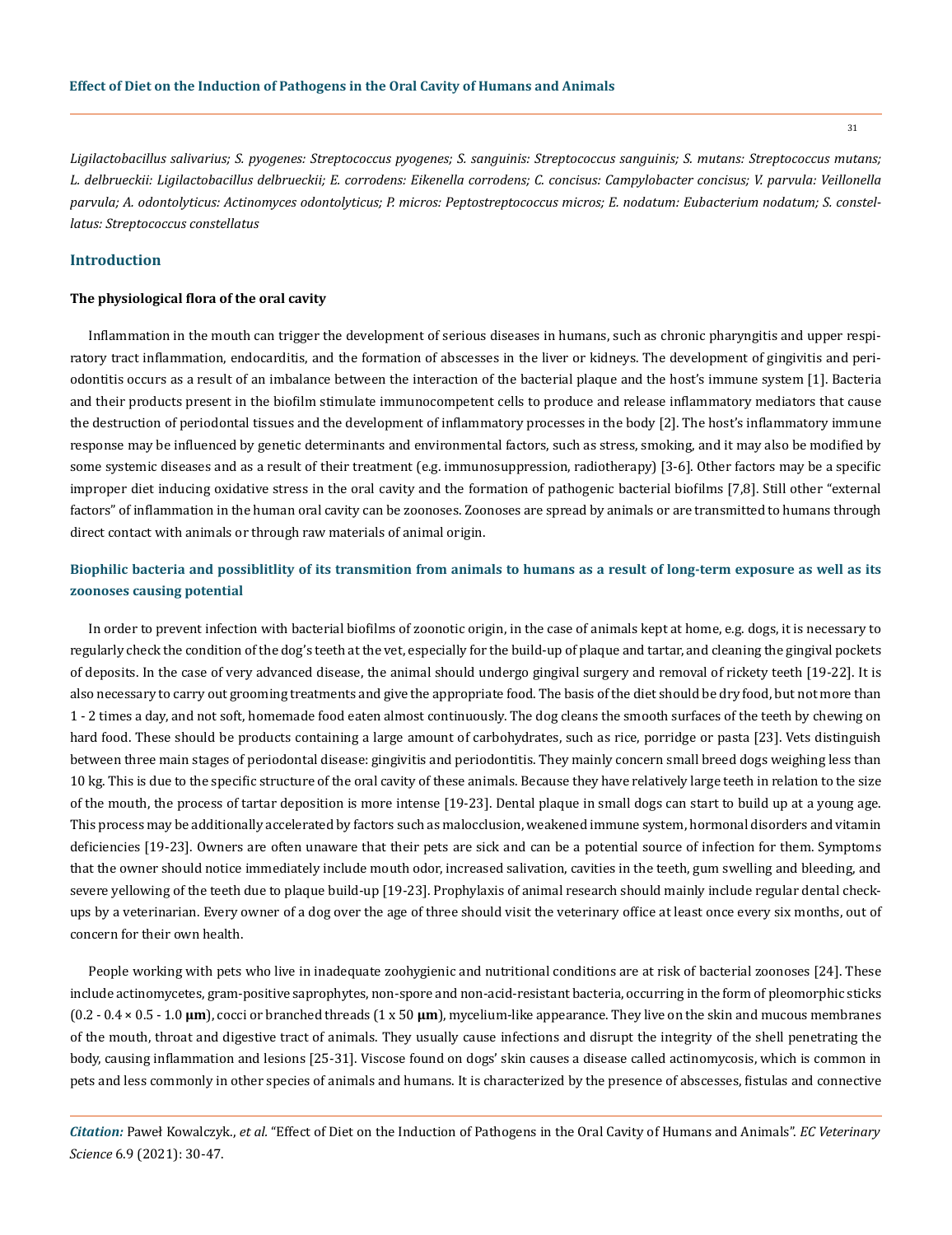tissue hypertrophy [25-31]. Actinomycosis is a zoonotic disease and is included in the list of infectious diseases and infections in humans in the Act on preventing and combating human infections and infectious diseases [25-33]. As a result of human-animal contact, there is a possibility of transmission of infection from a sick animal [33].

Another source of infection may be common feeds during food intake or animal housing, according to the European Union classification, actinomycetes constitute the second group of risk [34]. In humans, the only natural reservoirs inhabited by actinomycetes are the mucous membranes of the larynx, pharynx, and gastrointestinal tract, and the female reproductive system. The result of infection in humans is inflammation, the appearance of nodules (acinomycoma), damage to the affected tissues, the formation of abscesses and fistulas. After phagocytosis, some pathogens are spread to adjacent tissues, spongy bones, e.g. the mandible, where they multiply under anaerobic or microaerophilic conditions and through the production of toxins and enzymes (initiate) periostitis (periostitis ossificans) and softening of the internal bone structure (osteomyelitis rarefaciens) [35]. Chronic purulent-granulomatous inflammation of the mandible or maxilla lasts weeks or even months, and its result is the formation of atypical granulation tissue interspersed with abscesses, the so-called radiation bodies. The lumps may break down or calcify due to the accumulation of mineral salts. Additional purulent fistulas may also form. The pus contains small, mineralized grains with bacterial clusters in the center, on the periphery gram-negative pear-shaped bodies, constituting a protein complex of antigen - antibody and calcium phosphate, causing mineralization. Depending on the advancement of the disease process, depending on the individual stiffness of the organism and pathogen virulence, micro- and macroscopic changes may be productive or exudative-purulent. There are four clinical forms of the disease: abdominal, cervical, pulmonary and generalized. Primary skin actinomycosis caused by *A. meyeri* may be one of the first clinical symptoms of HIV infection [35]. The abdominal form is found in 20% of patients and is characterized by inflammation of the appendix, cecum and peritoneum. Sometimes abscesses are formed that penetrate the abdominal wall. There is abdominal pain, fever, diarrhea, vomiting and weight loss. In the facial-cervical form, observed in 55% of patients, clearly delimited painful tumors appear in the mouth, on the skin of the neck and under the mandible, giving rise to fistulas from which pus is secreted. Infection can spread to the pharynx, tongue, salivary glands, skull bones, brain and meninges [36-43]. The diagnosis of actinomycosis is made on the basis of clinical symptoms, pathological changes and the results of histopathological and bacteriological examinations. Clinical symptoms are not pathognomonic for actinomycosis and only raise the suspicion of the disease, therefore the final diagnosis requires confirmation in histopathological examination and isolation and identification of the etiological factor [37-44]. In prophylaxis in humans, it is recommended to thoroughly wash wounds resulting from bites and to follow the rules of hygiene when dealing with sick animals.

The seriousness of the problem requires researching what factors can cause and accelerate inflammation during its development stage and which can prevent and help fight it. The list of factors given above requires further research. Ways to work out possible factors may come from researchers or use deep learning tools such as the neural network approach, in particular self-organizing maps [45]. Determining all indicators and their possible features emerging during the co-creation of the system and studying the impact of such a set of possibilities is far beyond the scope of this article, therefore we presented two factors, diet and zoonotic diseases based on known research methods.

# **Aim of the Work**

- Examining the order of microbial colonization in the oral cavity of humans and animals depending on the availability of certain types of diets containing nutrients.
- Examining how the type of nutrients affects the specific aerobic and anaerobic bacterial flora according to scientific nomenclature described by Socransky [37,38].
- • Testing whether the biofilms of humans and domestic animals living with them (on the example of dogs) are identical or different.

*Citation:* Paweł Kowalczyk., *et al.* "Effect of Diet on the Induction of Pathogens in the Oral Cavity of Humans and Animals". *EC Veterinary Science* 6.9 (2021): 30-47.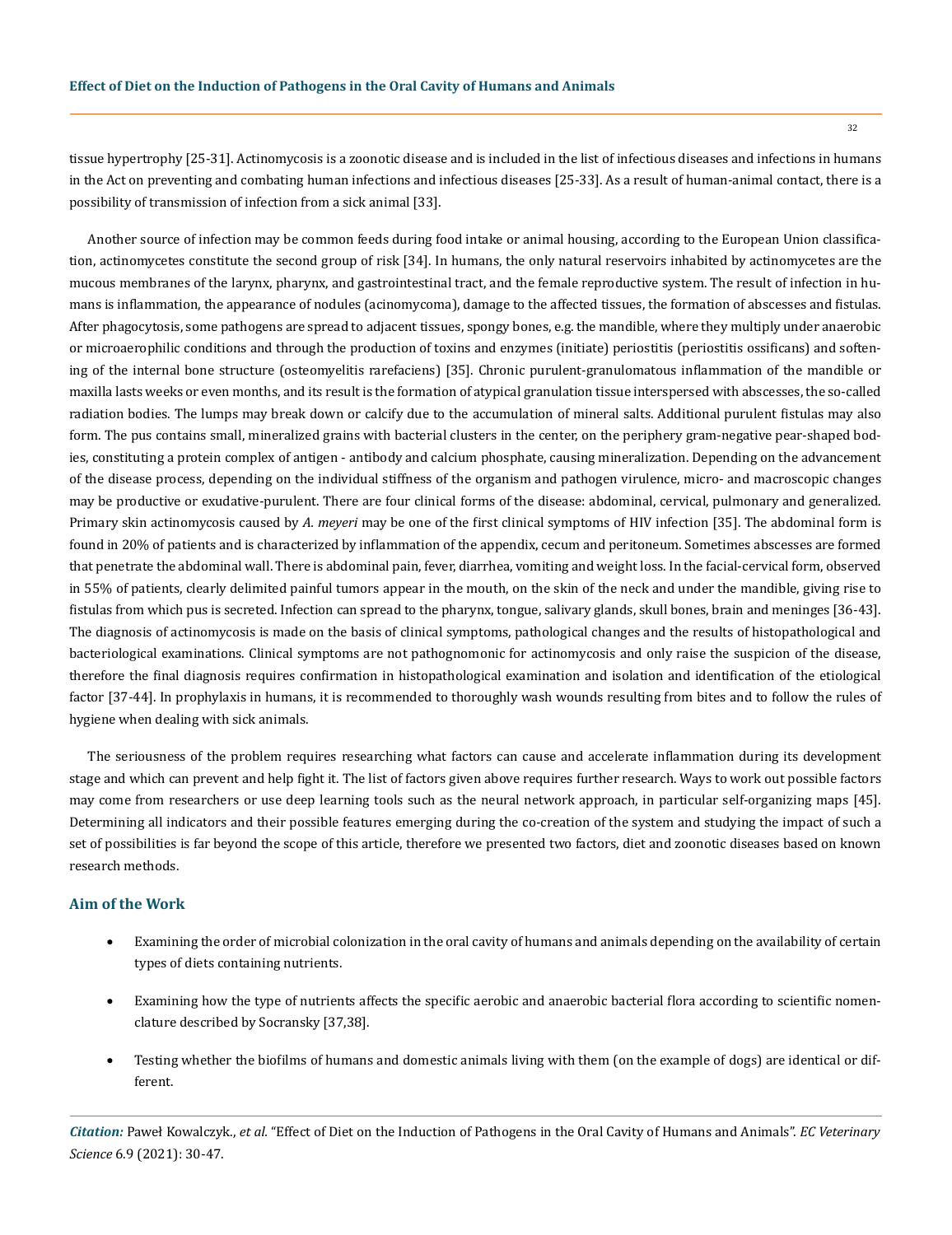## **Materials and Methods**

# **Diet applications**

The physiological flora of the oral cavity in humans has been described detail in Rowińska [7,8] and Kucia [39]. The research was conducted on volunteers (n = 40, divided into 4 groups) who consumed traditional meals containing proteins, simple carbohydrates, fats, vegetables (control diet, diet F) or experimental diets (diet B, W and T). The patients of experimental groups consumed different products, but ended each meal with a sugar-free protein product such as kefir, yoghurt, cheese etc. (diet B); vegetables such as radish, watercress, kale, broccoli, kohlrabi, etc. (diet W) or foods containing omega-3 fatty acids, e.g. fish, especially salmon, mackerel, sardines, seafood, rapeseed and linseed oil (diet T). Dogs weighing less than 10 kg are fed a complete and balanced diet adapted to the age of the dogs that includes: 40% protein, 10% carbohydrates, 25% vegetables and healthy fats, calcium and fatty acids. Briefly, three days before the visit, they were advised:

- Standard oral hygiene for you—do not change your hygiene habits (lub do not change your hygiene habits standard oral hygiene).
- Eat meals consisting mainly of products from the recommended control diet (typical meal diet F) and at least finish each meal with a product from the recommended diet B, W or T).
- On the third day of the diet, meeting at the MSCKZiU dental office in Toruń.
- Collection of the bacterial inoculum with saliva on plates with an appropriate culture medium (noninvasive collection—without breaking the tissue continuity)—procedure A.
- Performing hygienic and periodontal measurements (indicators)—procedure B.
- Removal of tartar—procedure C.
- After next following 3 days, another bacterial inoculum with saliva on plates with an appropriate culture medium and sequencing (noninvasive collection—without damaging the tissue continuity)—procedure D.
- Description and symbol of containers:
	- Material collected supragingivally before the procedure.
	- Material collected before the procedure from the gingival fissure.
	- Material collected supragingivally 3 days after the procedure.
	- Material collected 3 days after collected material (surgery) from the gingival fissure.
- Pan coding:
	- 1st item-ordinal number of the subject from the collective research document 2 diet item F or B or W or T.

# **Analysis of bacterial biofilms**

The analyzed material was analyzed using the methodology described in the publication of Rowińska [8,9] and Kucia., *et al*. 2020 [39]. Statistical analyses were conducted using Statistica software (version 12, StatSoft, Tulsa, OK, USA). The Tukey test was used to determine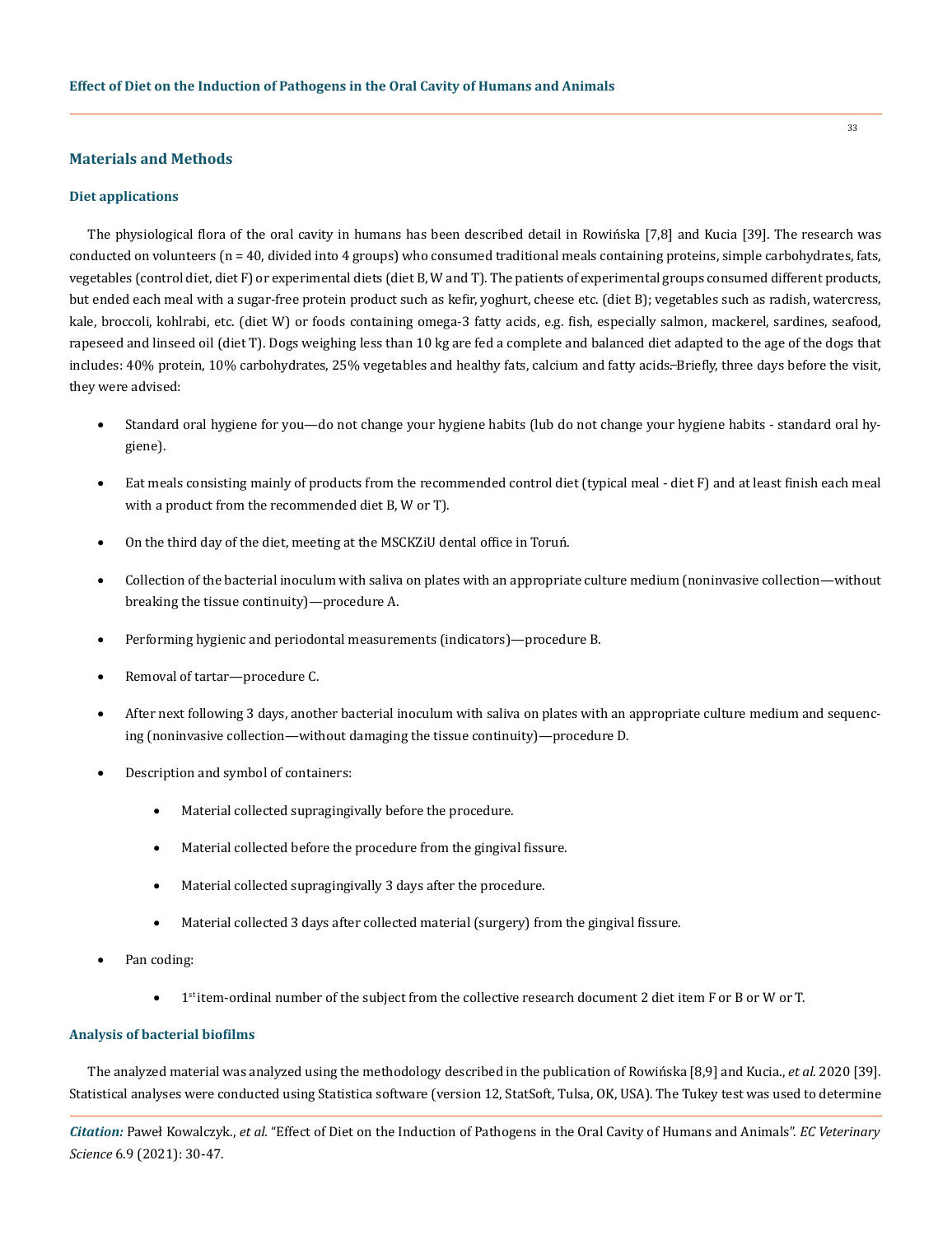differences between groups. A p value ≤0.05 was considered statistically significant. The obtained sequences of bacterial pathogens were analyzed with the use of specialized heuristic software of the Basic Local Alignment Search Tool 2.0 algorithm (Blast 2.0) and compared to the sequences already existing in the databases for calculating sequence similarity. Only sequences with a 99.99-100% probability of similarity match were taken into account.

#### **Research techniques**

Modern dentistry as a branch of medicine dealing with the functioning, pathologies and treatment of teeth, periodontium, tongue, mucosa and other tissues of the oral cavity and surrounding it, as well as the temporomandibular joint of humans, has developed many indicators over the years, including the state of oral hygiene. Oral hygiene determines its health condition, and deviations from generally accepted norms are a sign of existing or emerging pathological conditions. The characteristics of the main indicators used in human dentistry were described in detail in the publications Rowińska., *et al*. 2021 [7,8]. The pads from both studied groups of people: working with having pets are presented in table 1 and 2, respectively.

Dental indicators will be were used to assess the presence and location of bacterial plaque and tartar in the oral cavity and to determine the needs of specialist treatment—periodontics. The presence of residual bacterial plaque and tartar is a determinant of the presence of inflammation of soft tissues, very often chronic inflammation. The results will be used for further research analysis and for inference (Table 1 and 2).

# **The subject of our considerations**

Our research determined the influence of a traditional diet on the formation of oxidative stress and inflammation caused by the formation of bacterial biofilm in the oral cavity of humans and animals. It then investigated whether biophilic bacteria could be transmitted from animals to humans through prolonged exposure and whether they could cause zoonoses through dental, biomedical and laboratory tests.

We will determine whether the biofilm is identical in the case of the owners of pets, livestock and the animals themselves. For this, we have examined:

- The effect of food on the induction of inflammation of the soft tissues in the oral cavity in the presence of biofilm in humans after the use of equal types of diet, which have been described in detail in the works of Rowińska [7,8].
- The influence of food on the over- and sub-section biofilm, is it the same case of domestic animals such as dogs.
- The influence of nutrients in terms of the possibility of slowing down the development of inflammation in the human oral cavity in the development of zoonoses.
- Various food products (diets) in causing the greatest oxidative stress in the oral cavity of mammals caused by zoonoses.

#### **Ethical statement**

According to the Polish law standards, the presented preliminary and basic research in the publication, Do not require the consent of the local bioethics commission. Basic research was carried out non-invasively with animals. The authors also declare that they have no competing interests.

The research presented in the study "The effect of diet on the induction of pathogens in the oral cavity of humans and animals", submitted to the *Plos One* Journal, was conducted non-invasively and painlessly in humans and animals. In accordance with Polish law, tests

*Citation:* Paweł Kowalczyk., *et al.* "Effect of Diet on the Induction of Pathogens in the Oral Cavity of Humans and Animals". *EC Veterinary Science* 6.9 (2021): 30-47.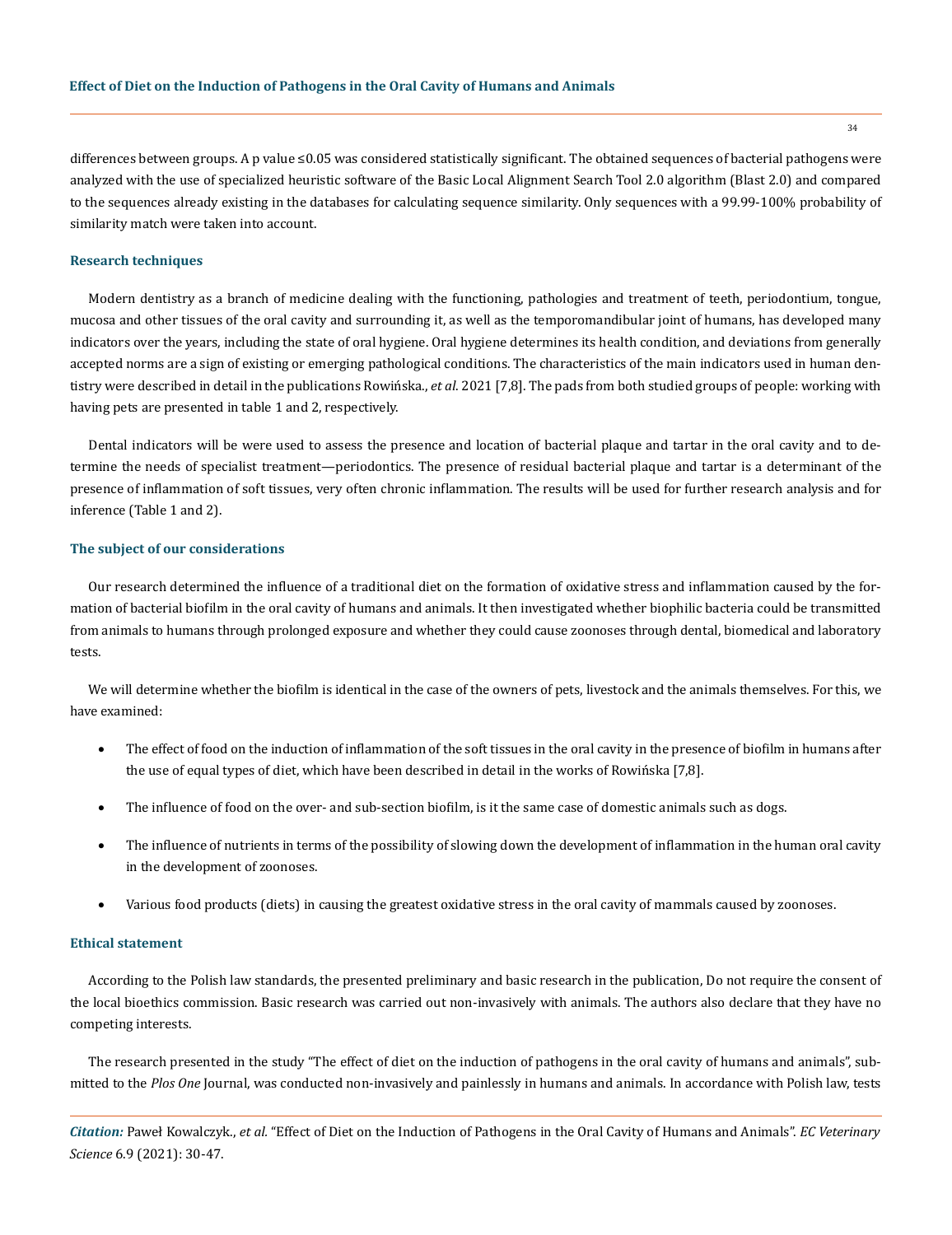with the use of bacterial inoculum from the oral cavity of humans and animals do not require the consent of national, local or institutional bioethics committees. In our research, we do not apply the principles of the Helsinki Declaration of 1975, as amended in 2013. All applicable international, national and institutional guidelines for the use of oral bacterial strains have been applied and have been carried out in accordance with the recommendations of ISO 11133: 2014. The authors also declare that they have no competing interests.

# **Results**

# **Analysis of bacterial biofilms in search of periopathogens of bacterial complexes in humans, domestic animals**

In our work, we analyzed bacterial biofilms in people working professionally with dogs as pets (Table 1) in search of periopathogens of all bacterial complexes and their molecular analysis to see if they are similar and different. To confirm or exclude possible transmission of periopathogens from of animals to humans in the development of zoonoses after sequential analysis of bacterial biofilms in the analyzed nutritional groups The analysis of biological material in the form of an inoculum collected non-invasively from periodontal tissues in all types of groups human and domestic animals was carried out using microbiological methods with the use of sowing on plates with a specific culture medium in order to analyze the complete microbiota on the analyzed dishes, as described in Rowinska [7,8] and in the paper Kucia [39].

| L.P.           | cod                  | <b>Margenta</b>        | PI.I                                  | <b>OHI</b>              | <b>API</b>                                                          | <b>PBI</b>                                                | <b>CPITN</b>                                                 | <b>Diet</b>  |
|----------------|----------------------|------------------------|---------------------------------------|-------------------------|---------------------------------------------------------------------|-----------------------------------------------------------|--------------------------------------------------------------|--------------|
| $\mathbf{1}$   | 20.F.(A,<br>B, C, D  | $3, 5$ suf-<br>ficient | 2,13 moderate<br>inflammation<br>gums | $2$ good/<br>sufficient | 51,85%<br>average                                                   | 11, 11 condition<br>requiring improve-<br>ment of hygiene | 2 (does not<br>require perio<br>treatment.)                  | F            |
| $\overline{c}$ | 15.F.(A,<br>B, C, D  | 4bad                   | 2,38 moderate<br>inflammation         | 1,25 good               | 84, 21%<br>bad                                                      | 5, 26% clinical<br>healthy                                | 2 (does not<br>require perio<br>treatment.)                  | F            |
| 3              | 25.F.(A,<br>B, C, D) | 2, 5 suf-<br>ficient   | 1,81 mild<br>inflammation             | $2$ good/<br>sufficient | 80% bad                                                             | 50% moderate<br>inflammation                              | 3 the patient<br>is eligible for<br>periodontal<br>treatment | F            |
| $\overline{4}$ | 24.F.(A,<br>B, C, D  | 2,67 suf-<br>ficient   | 1,54 moderate<br>inflammation         | 1,67 good               | 45,83%<br>average                                                   | 8, 33 % clinical<br>healthy                               | 2 (does not<br>require perio<br>treatment)                   | F            |
| 5              | 23.F(A,<br>B, C, D   | 2, 17 suf-<br>ficient  | 1,63 moderate<br>inflammation         | 2,83 suf-<br>ficient    | 43,48<br>average                                                    | 21,74 moderate<br>inflammation                            | 3 the patient<br>is eligible for<br>periodontal<br>treatment | $\mathbf{F}$ |
| 6              | 13.T.(A,<br>B, C, D) | 2, 5 suf-<br>ficient   | 1,83 mild<br>inflammation             | 1,08 good               | 65,38%<br>quite good                                                | 3,85% clinical<br>healthy                                 | 1 (does not<br>require perio<br>treatment)                   | T            |
| 7              | 07.T.(A,<br>B, C, D  | 1,83 good              | $0,63$ healthy<br>gums                | $0, 5$ very<br>good     | 18, 18%<br>condition<br>requiring<br>improve-<br>ment of<br>hygiene | 0% clinical healthy                                       | 0 (does not<br>require perio<br>treatment)                   | T            |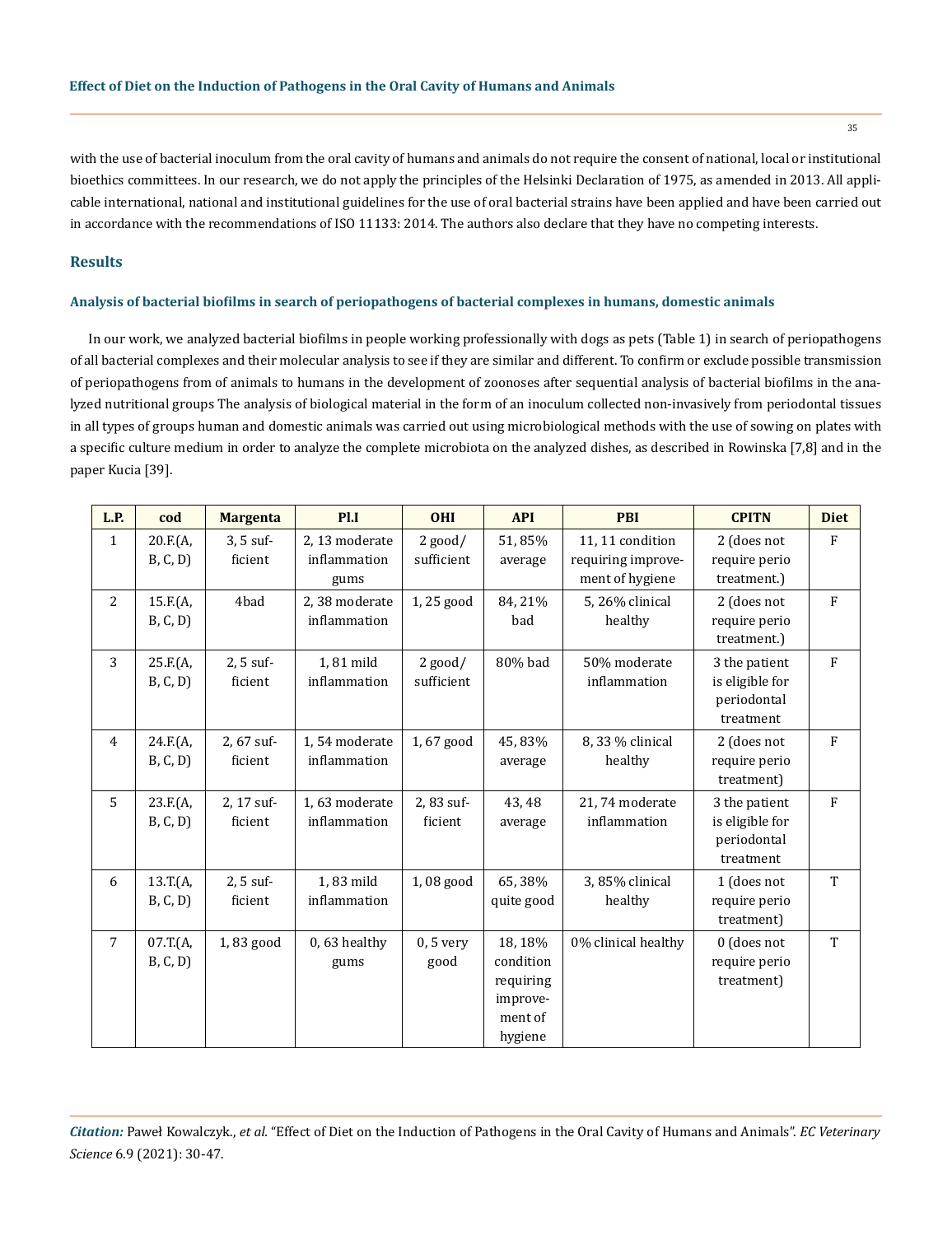| 8              | 11.T, (A,<br>B, C, D | 1,67 good              | 1, 17 mild<br>inflammation     | 1,08 good<br>hygiene    | 35,71%<br>fairly good                   | 10,71% condition<br>requiring improve-<br>ment of hygiene | 4 patient re-<br>quires periodon-<br>tal treatment           | $\mathbf T$  |
|----------------|----------------------|------------------------|--------------------------------|-------------------------|-----------------------------------------|-----------------------------------------------------------|--------------------------------------------------------------|--------------|
| $\overline{9}$ | 35.T.(A,<br>B, C, D) | 2,83 sufi-<br>cient    | 2, 13 moderate<br>inflammation | 2,83 suf-<br>ficient    | 100% bad                                | 43, 48% moderate<br>inflammation                          | 2 (does not<br>require perio<br>treatment)                   | $\mathbf T$  |
| $10\,$         | 40.T.(A,<br>B, C, D) | 2, 8 suf-<br>ficient   | 1,88 good                      | 3, 2 insuf-<br>ficient  | 85,71%<br>bad                           | 52, 38% severe un-<br>limited gingivitis                  | 3 the patient<br>is eligible for<br>periodontal<br>treatment | $\mathbf T$  |
| 11             | 18.W.(A,<br>B, C, D) | 2 good                 | 1,63 mild infla-<br>mation     | 0,83 very<br>good       | 91,3%<br>bad                            | 0, 43% clinical<br>healthy                                | 2 (does not<br>require perio<br>treatment)                   | W            |
| 12             | 31.W.(A,<br>B, C, D) | 3 sufficient           | 2,06 moderate<br>inflammation  | 2, 25 suf-<br>ficient   | 85,71%<br>bad                           | 0% no therapy<br>needed                                   | 3 the patient<br>is eligible for<br>periodontal<br>treatment | W            |
| 13             | 32.W.(A,<br>B, C, D) | $2, 6$ suf-<br>ficient | 2, 2 moderate<br>inflammation  | 2,75 suf-<br>ficient    | 100% bad                                | 5% no therapy<br>needed                                   | 3 the patient<br>is eligible for<br>periodontal<br>treatment | W            |
| 14             | 38.W.(A,<br>B, C, D  | 2 sufficient           | 1,88 good                      | 2,33 suf-<br>ficient    | 63, 16 %<br>average                     | 26, 32 moderate<br>infllamation                           | 3 the patient<br>is eligible for<br>periodontal<br>treatment | W            |
| 15             | 33.W.(A,<br>B, C, D  | $1,4$ good             | 1, 6 mild in-<br>flammation    | 2 sufficient            | 94, 44%<br>bad                          | 11, 11 moderate<br>inflammation                           | 2 (does not<br>require perio<br>treatment)                   | W            |
| 16             | 08.B.(A,<br>B, C, D) | 1,5 good               | 1,79 mild<br>inflammation      | $0, 9$ good             | 83, 33%<br>bad                          | 0% clinical healthy                                       | 3 the patient<br>is eligible for<br>periodontal<br>treatment | $\, {\bf B}$ |
| $17\,$         | 33.W.(A,<br>B, C, D) | $1,4$ good             | 1, 6 mild in-<br>flammation    | 2 sufficient            | 94, 44%<br>bad                          | 11, 11 moderate<br>inflammation                           | 2 (does not<br>require perio<br>treatment)                   | $\, {\bf B}$ |
| 18             | 10.B.(A,<br>B, C, D  | 2, 6 suf-<br>ficient   | 1,55 good                      | 1,25 good               | 59,09%<br>average                       | 0% clinical healthy                                       | 3 the patient<br>is eligible for<br>periodontal<br>treatment | B            |
| 19             | 26.B.(A,<br>B, C, D  | 2 good/suf-<br>ficient | 1,8 mild infla-<br>mation      | $2$ good/<br>sufficient | 20,85%<br>moderate<br>inflamma-<br>tion | 8,33% clinical<br>healthy                                 | 2 (does not<br>require perio<br>treatment)                   | B            |
| 20             | 28.B.(A,<br>B, C, D) | 2, 6 suf-<br>ficient   | 1,67 mild<br>inflammation      | 2, 5 suf-<br>ficient    | 42,85%<br>average                       | 0% no therapy<br>needed                                   | 2 (does not<br>require perio<br>treatment)                   | $\, {\bf B}$ |

*Table 1: A group of test subjects who had contact with domestic animals for several hours.*

*Citation:* Paweł Kowalczyk., *et al.* "Effect of Diet on the Induction of Pathogens in the Oral Cavity of Humans and Animals". *EC Veterinary Science* 6.9 (2021): 30-47.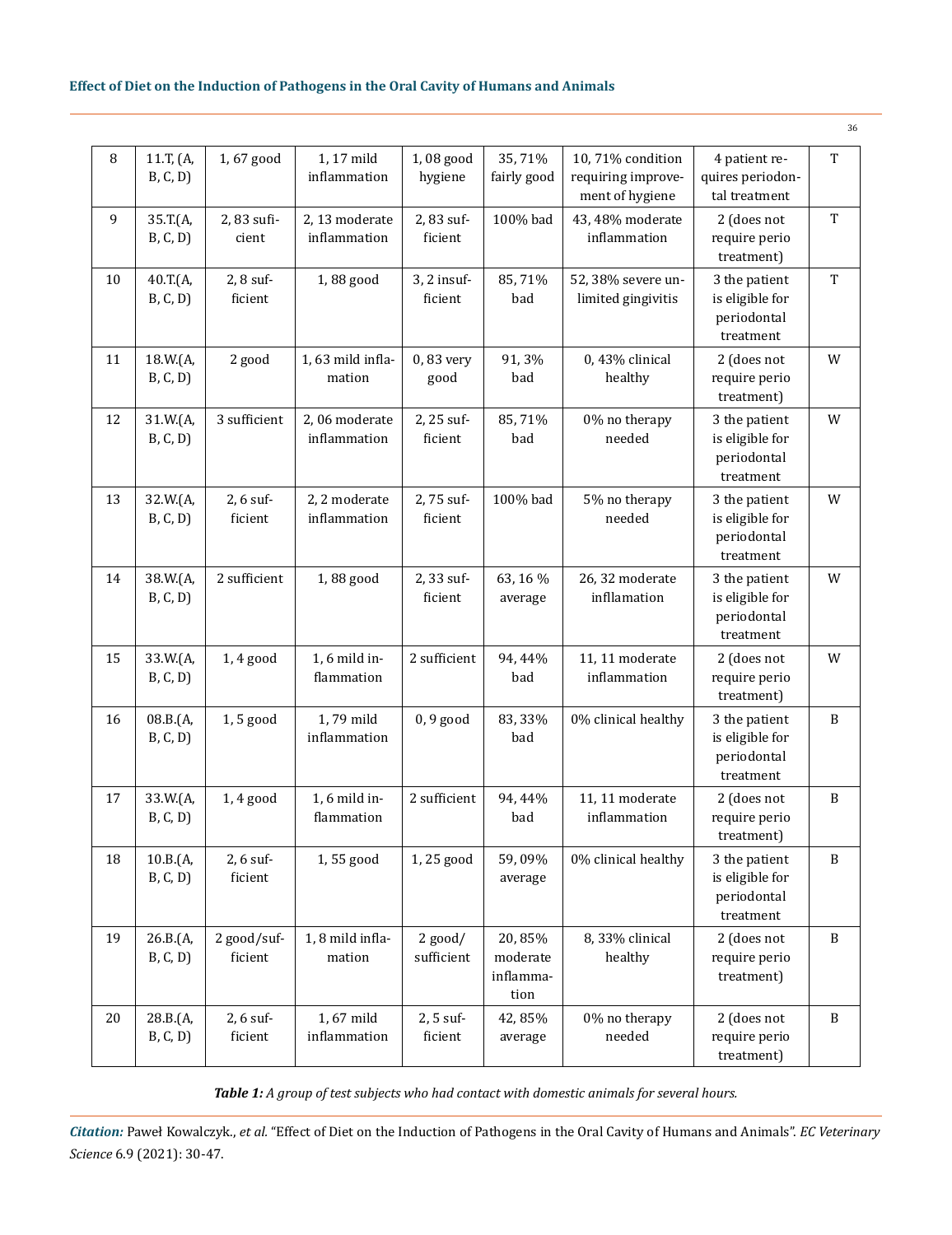Methods of isolating bacterial DNA from the analyzed biofilms were also used and the obtained sequences by the Sanger method were analyzed using the Blast software as described in [7,8,39,44], (Figure 1, panel A, C, D). Additionally, in both groups in humans (Table 1), dental indicators of the oral cavity microbiota were used after eating a specific diet marked as F, B, W or T [7,8]. The exact composition of the diet and examples of its use along with the detailed characteristics of dental indicators were presented in the works of Rowińska., *et al*. 2021 [7,8]. The growth of pathogenic bacterial strains was observed in each of the analyzed groups (Figure 1 Panel A, B, C, D). Domestic animals remained on traditional types of diets commonly used for their species.



*Figure 1: Examples of pathogenic bacteria growth on growth media after collecting the bacterial inoculum from periodontal tissues in each of the analyzed groups. Panel A - inoculum taken from people with dogs who are also on various types of diets, as described in the works of Rowińska [7,8]. Panel B - bacterial inoculum from dogs. Only the grown bacterial colonies were used for sequencing (See details in supplementary materials as S1 figure).*

Sequence analysis of bacterial biofilms grown on plates revealed the presence of all bacterial complexes in humans in both types of groups. both for people working professionally for dog owners. The bacteria of the orange, yellow and red complexes predominated in the analyzed bacterial biofilms (Table 2). The obtained results clearly show that the influence of a particular type of diet can stimulate the development of beneficial, such as, for example, *L. salivarius* or negative microorganisms, such as, for example, *P.gingivalis*. The presence of *L. salivarius* in many dietary supplements and yoghurts is a rich supplement to the existing beneficial bacterial microflora and has a competitive effect against pathogenic bacteria present in the oral cavity. The results obtained from sequencing using the Sanger method [43] with the appropriate sets of primers for the identification of bacterial biofilms from the periodontal surfaces show the identification of 99.99–100% of the analyzed species or strains of pathogenic bacteria of the next six complexes in all analyzed research groups. The first is group of subjects with people who had a contact with dogs for several hours every day (Table 2). The second group is a group of tested only domestic animals (Table 3).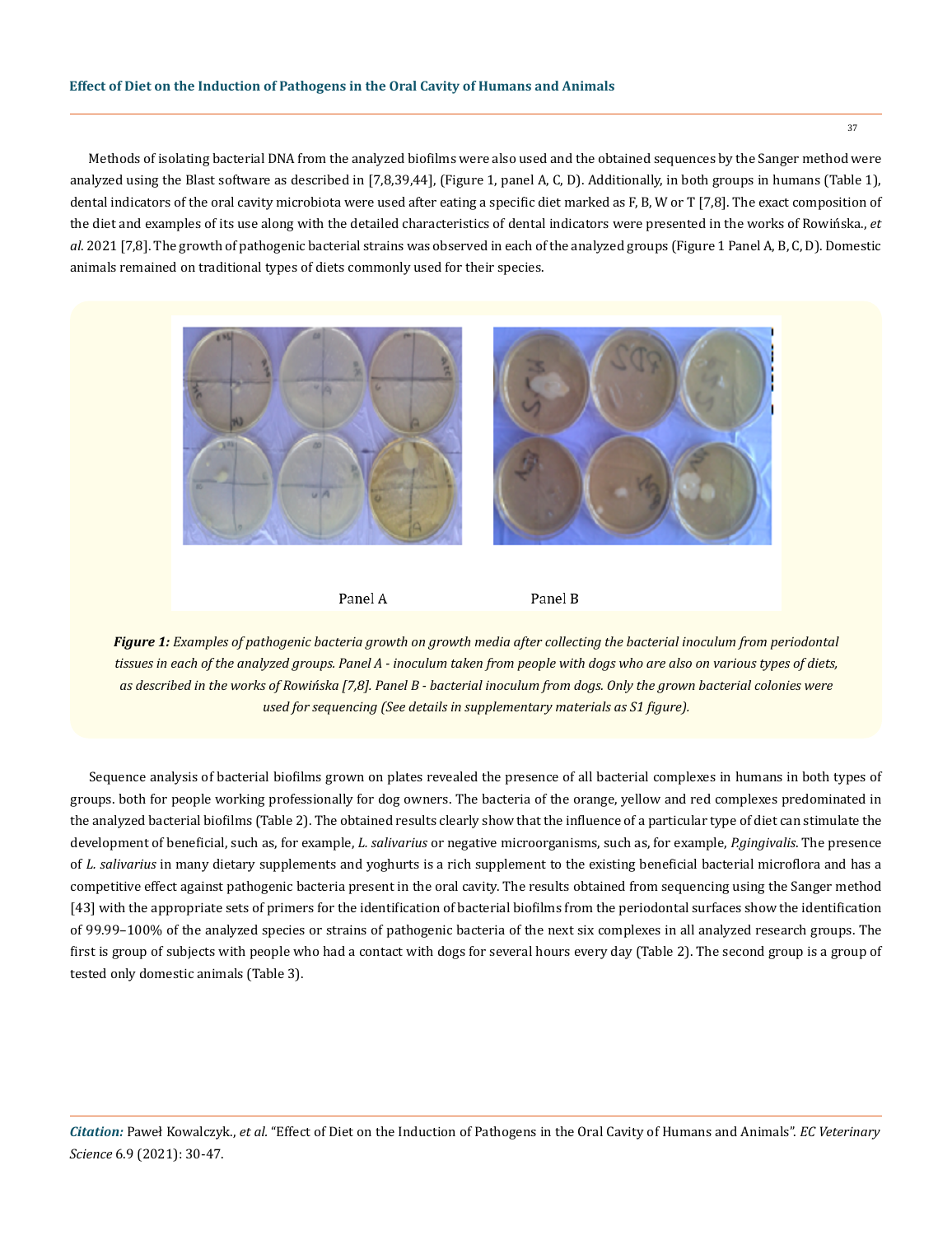| lp  | <b>Type</b>                                  | lp              | <b>Type</b>                                        | lp              | <b>Type</b>                    | lp              | <b>Type</b>                                 |  |  |
|-----|----------------------------------------------|-----------------|----------------------------------------------------|-----------------|--------------------------------|-----------------|---------------------------------------------|--|--|
| 21a | Streptococcus<br>pygenes                     | 21 <sub>b</sub> | Rothia dentocariosa)                               | 21c             | Capylobacter concisus          | 21d             | Streptococcus gordonii                      |  |  |
| 22a | Porhyromonas<br>gingivalis                   | 22 <sub>b</sub> | Tanarella forsythia                                | 22c             | Prevotella nigrescens          | 22d             | A. meyeri                                   |  |  |
| 23a | Rothia dentocari-<br>osa                     | 23 <sub>b</sub> | Arachnia propionica<br>(Actinomyces<br>propionicus | 23c             | Peptostreptococcus<br>micros   | 23d             | Streptococcus mutans                        |  |  |
| 24a | Streptococcus<br>sanguinis                   | 24 <sub>b</sub> | Capnocytophaga spu-<br>tigena                      | 24c             | Capnocytophaga<br>ochracea     | 24d             | Streptococcus<br>sanguinis                  |  |  |
| 25a | Capnocytophaga<br>ochracea                   | 25a             | Peptostreptococcus<br>micros                       | 25c             | Bifidobacterium den-<br>tium   | 25d             | Bifidobacterium den-<br>tium                |  |  |
| 26a | Escherichia. coli<br>R <sub>2</sub>          | 26 <sub>b</sub> | Escherichia. coli R2                               | 26c             | Eubacterium nodatum            | 26d             | Trichomonas tenax                           |  |  |
| 27a | Lactobacillus<br>acidophilus                 | 27 <sub>b</sub> | Lactobacillus buchneri                             | 27c             | Lactobacillus fermen-<br>tum   | 27d             | Lactobacillus salivarius                    |  |  |
| 28a | Lactobacillus<br>casei                       | 28 <sub>b</sub> | Lactobacillus<br>plantarum                         | 28c             | Bifidobacterium<br>dentium     | 28d             | Lactobacillus casei                         |  |  |
| 29a | Pyrococcus sp.<br>OT3                        | 29 <sub>b</sub> | Streptococcus oralis                               | 29c             | Streptococcus gordoni          | 29d             | Peptostreptococcus<br>micros                |  |  |
| 30a | Streptococcus<br>constellatus                | 30 <sub>b</sub> | E.coli R4                                          | 30 <sub>c</sub> | Escherichia. coli R3           | 30d             | E. coli R3                                  |  |  |
| 31a | Thermospiro<br>melanesiensis<br><b>BI429</b> | 31 <sub>b</sub> | Thermanaerovibrio<br>acidaminovorans DSM<br>6589   | 31c             | Propionibacterium<br>acnes     | 31d             | Lactobacillus planta-<br>rum                |  |  |
| 32a | Actinomyces.<br>israeli,                     | 32 <sub>b</sub> | Actinomyces odonto-<br>lyticus                     | 32c             | Actinomyces. israeli,          | 32d             | Actinomyces. naeslundi                      |  |  |
| 33a | Actinomyces<br>odontolyticus                 | 33b             | A. gerencseriae                                    | 33c             | Eubakterium timidum            | 33d             | Lactobacillus casei                         |  |  |
| 34a | Propionibacte-<br>rium acnes                 | 34b             | Actinomyces odonto-<br>lyticus                     | 34c             | Bifidobacterium den-<br>tium   | 34d             | Lactobacillus buchneri                      |  |  |
| 35a | Lactobacillus<br>buchneri                    | 35b             | Lactobacillus buchneri                             | 35c             | Bifidobacterium den-<br>tium   | 35d             | Bifidobacterium den-<br>tium                |  |  |
| 36a | Lactobacillus<br>plantarum                   | 36b             | Lactobacillus fermen-<br>tum                       | 36с             | Lactobacillus fermen-<br>tum   | 36d             | Lactobacillus salivarius                    |  |  |
| 37a | Bifidobacterium<br>dentium                   | 37b             | Peptostreptococcus<br>micros                       | 37c             | Arachnia propionica            | 37d             | Desulfonatronospira<br>thiodismutans Aso3-1 |  |  |
| 38a | Fusobacterium<br>polymo                      | 38b             | Fusobacterium nuclea-<br>tum                       | 38c             | A. viscosus rphum              | 38d             | A. odontolyticus,                           |  |  |
| 39a | Lactobacillus<br>casei                       | 39b             | Actinomyces meyeri                                 | 39c             | Actinomyces meyeri             | 39d             | Eubacterium nodarum                         |  |  |
| 40a | Bifidobacterium<br>dentium                   | 40 <sub>b</sub> | Bifidobacterium den-<br>tium                       | 40c             | Lactobacillus del-<br>brueckii | 40 <sub>d</sub> | Lactobacillus del-<br>brueckii              |  |  |

38

*Table 2: Sanger sequencing of bacterial inoculum from specific dishes taken as A, B, C and D (contact people with dogs).*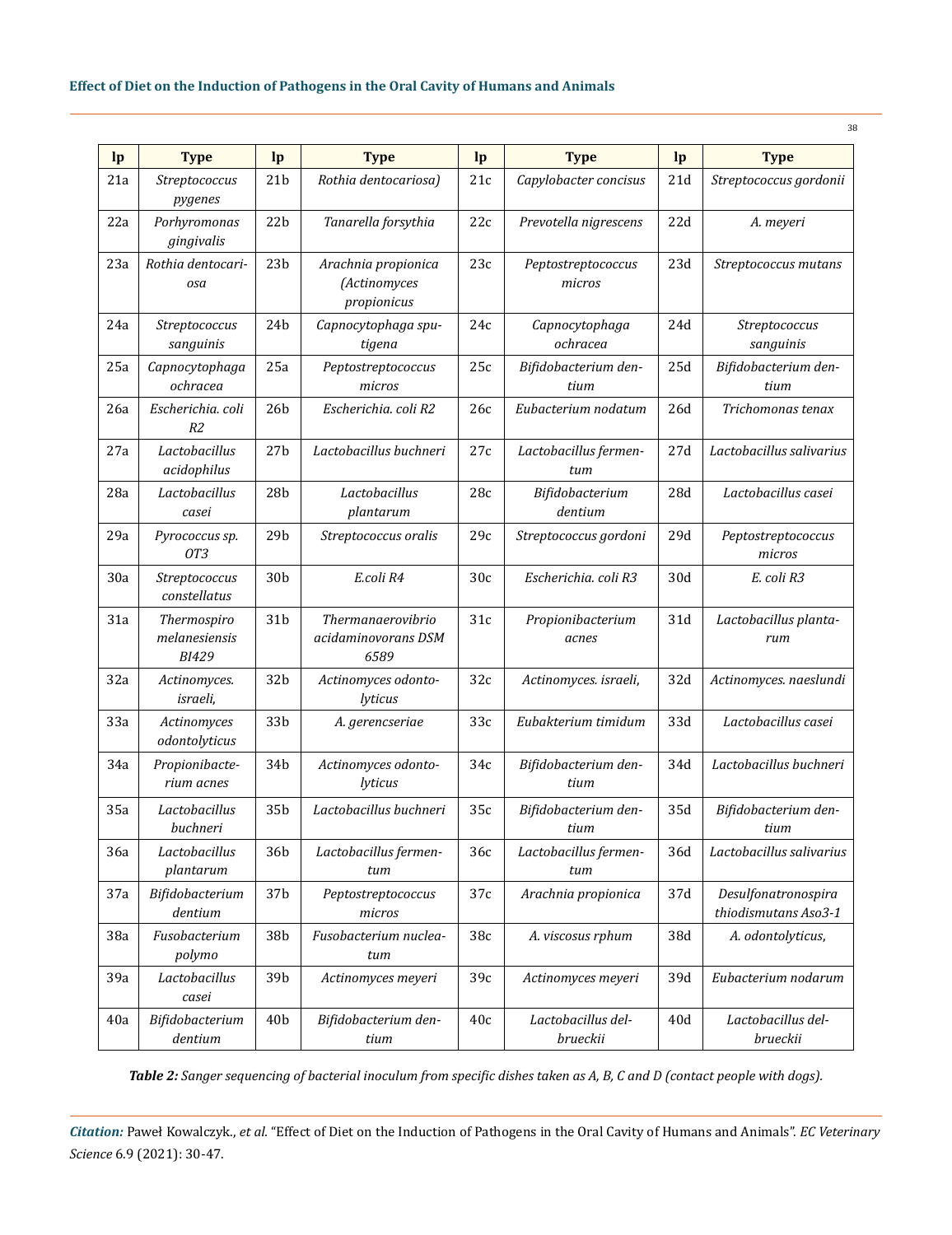| lp             | Dog (Panel B)                                 |
|----------------|-----------------------------------------------|
| 1              | E. coli R2                                    |
| 2              | Pyrococcus sp. 0T3                            |
| 3              | Rothia dentocariosa                           |
| $\overline{4}$ | Capnocytophaga sputigena                      |
| 5              | A. hordeovulneris                             |
| 6              | Capnocytophaga ochracea                       |
| 7              | A. canis                                      |
| 8              | Peptostreptococcus micros                     |
| 9              | Arachnia propionica (Actinomyces propionicus) |
| 10             | E.coli R4                                     |
| 11             | Propionibacterium acnes                       |
| 12             | Tanarella forsythia                           |
| 13             | A. bowdenii pies                              |
| 14             | A. viscosus                                   |
| 15             | Actinomyces odontolyticus                     |
| 16             | Peptostreptococcus micros                     |
| 17             | Treponema denticola                           |
| 18             | Fusobacterium nucleatum                       |
| 19             | Actinomyces meyeri                            |
| 20             | Fusobacterium polymorphum                     |

*Table 3: Sanger sequencing of bacterial inoculum from specific dishes.*

The types of diets used in both analyzed types of groups of people poses dogs and dogs affect the inflammation of soft tissues. The best results were seen in people on the W diet, which is in line with our previous research, and the vegetables used are a large injection of vitamins, including antioxidants, which reduce the level of oxidative stress in the oral cavity. Similar results were obtained in people following both types of diets B and T. However, in the last two subgroups two people were found eligible for intensive periodontal treatment. B and T diets also reduce inflammation, but to a lesser extent. The elimination of carbohydrates from food is important for soft tissues, even in the presence of tartar. The best results were obtained by patients who were on the W diet, where the average result was less than 0.1%. Periodontal disease is one of the most common diseases of the oral cavity in humans and, along with caries and its complications, is the main cause of tooth loss. Due to the frequency and prevalence of periodontal diseases, it is classified as a social disease. Experimental and clinical studies allow us to clearly classify periodontitis as an indicator of the risk of many serious diseases, including the cardiovascular system. Moreover, it is a risk factor that can be constantly modified and attempted to control. The high incidence of cardiovascular diseases and the widespread occurrence of periodontal diseases in Polish society indicate the need to investigate the likely relationship in order to introduce appropriate preventive measures. Therefore, it is important that oral evaluation is included in the routine patient examination, especially in patients at high cardiovascular risk. In these people, prophylaxis of periodontal diseases should be carried out, mainly consisting in proper oral hygiene. An important element of prophylaxis are periodic (every 6 months) visits to the dentist. A family doctor or internist can also evaluate the periodontium by examining the oral cavity. Consideration should be given to swelling, redness of the gums, soreness and bleeding under pressure from dental instruments, sometimes associated with loosening of the teeth; these are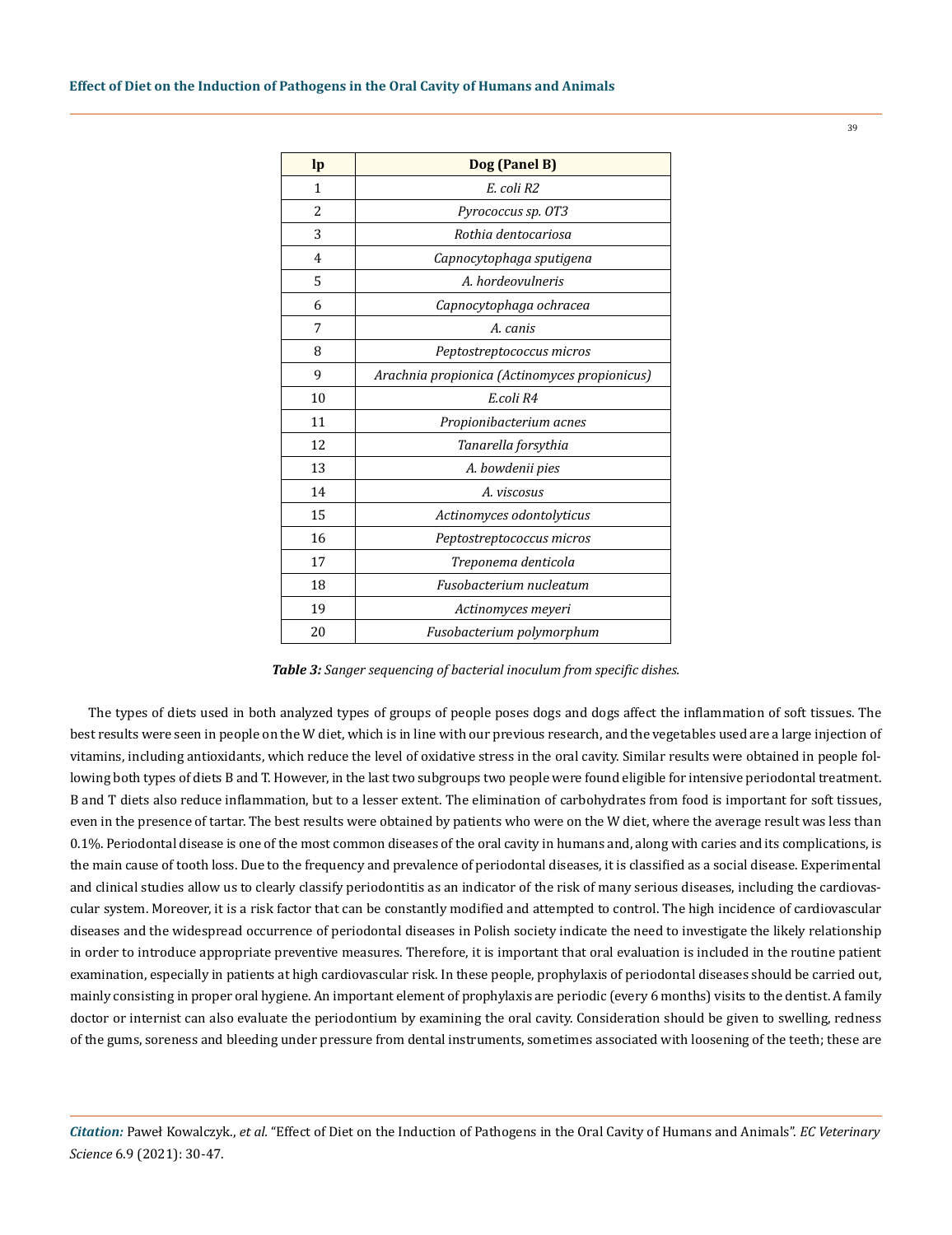## **Oral microbiota collected from volunteers working poses domestic pets e.g. dogs**

The results obtained from sequencing of all four analyzed groups, collected from each of 20 human and animal specimens and plated by the reduction plating method, showed that in each of the analyzed cases there were bacterial biofilms belonging to one of the six bacterial complexes commonly analyzed in dental microbiology. However, the qualitative composition in individual groups varied considerably. In people with pets, the composition of the oral microflora was shifted towards the yellow, blue and orange complexes. On the other hand, the share of bioflim forming the red complex was unitary. It was different in the case of people working with livestock. Based on the results of sequencing using the Sanger method, we observed the predominance of orange, yellow and red complex species in equal quantity. In both cases, bacterial species characteristic of each animal species predominated, but with a clear tendency to the presence of biofilms also present in the human oral cavity where it was possible to observe the presence of bacteria from each of the 6 bacterial complexes, the largest share of which are bacteria found in the complexes: orange > red > yellow > green > blue > purple, in which the equilibrium of the reaction has been shifted towards a specific pH. Based on the analyzed results, we can conclude that in both cases, groups of people have not found any bacterial species that could induce zoonoses in humans. Despite the specific diet for humans used and the proportion of similar nutrients present in the diets of the analyzed groups of animals.

40

An example of the API indicator that was presented in both Tables 1 and 2 was presented in the form of tables to show the differences in both types of groups of people living with domestic animals (Table 4).

| <b>Type of</b><br>diet | <b>Magnet</b><br>indicator           | <b>Indicator Pl.I</b>                       | <b>Indicator OHI</b>           | <b>Indicator API</b>               | indicator PBI                                                                     | <b>indicator CPITN</b>                                      |
|------------------------|--------------------------------------|---------------------------------------------|--------------------------------|------------------------------------|-----------------------------------------------------------------------------------|-------------------------------------------------------------|
| B                      | $10.9:5=$<br>$2,18$ suf-<br>ficient  | $8,56:5=1,71$<br>mild inflam-<br>mation     | $7,75:5 = 1,55$<br>good        | $266,12:5=$<br>53,22% aver-<br>age | $23.33:5 = 4.67\%$<br>Clinically healthy<br>periodontitis                         | 2 of the respondents<br>qualify for specialist<br>treatment |
| T                      | $11,63:5=$<br>$2,33$ suf-<br>ficient | $10,14:5=$<br>2,03 modearte<br>inflammation | $8,69:5=1,74$<br>good          | $304,98:5=$<br>61% average         | 110,42:5=22,08%<br>moderate gingivitis                                            | 2 of the respondents<br>qualify for specialist<br>treatment |
| W                      | $11:5 = 2,2$<br>sufficent            | $9,37:5 = 1,87$<br>mild inflam-<br>mation   | $10,16:5 = 2,03$<br>sufficient | $434.34:5=$<br>86,87% bad          | $42.86:5=8.57\%$<br>Clinically healthy<br>periodontitis                           | 3 of the respondents<br>qualify for specialist<br>treatment |
| F                      | $14,84:5=$<br>$2,97$ suf-<br>ficient | $9,49:5=1,9$<br>mild inflam-<br>mation      | $9.75:5 = 1.95$<br>good        | $305,37:5=$<br>61,07% aver-<br>age | $96,44:5=19,29\%$<br>mild/condition<br>requiring improve-<br>ment in oral hygiene | 2 of the respondents<br>qualify for specialist<br>treatment |

*Table 4: Examples of 4 types of diets used on the selected API and PBI indicator (See table 1 and 2 in Results). Comparison of group results - average values in groups of people poses domestic animals.* 

On the basis of the graphs, we can conclude that a special diet regulates the pH of our oral mucosa, changing the niche of the bacterial biofilm towards beneficial bacteria, and not pathogenic bacteria causing caries and plays a protective role in people living with pets table 5.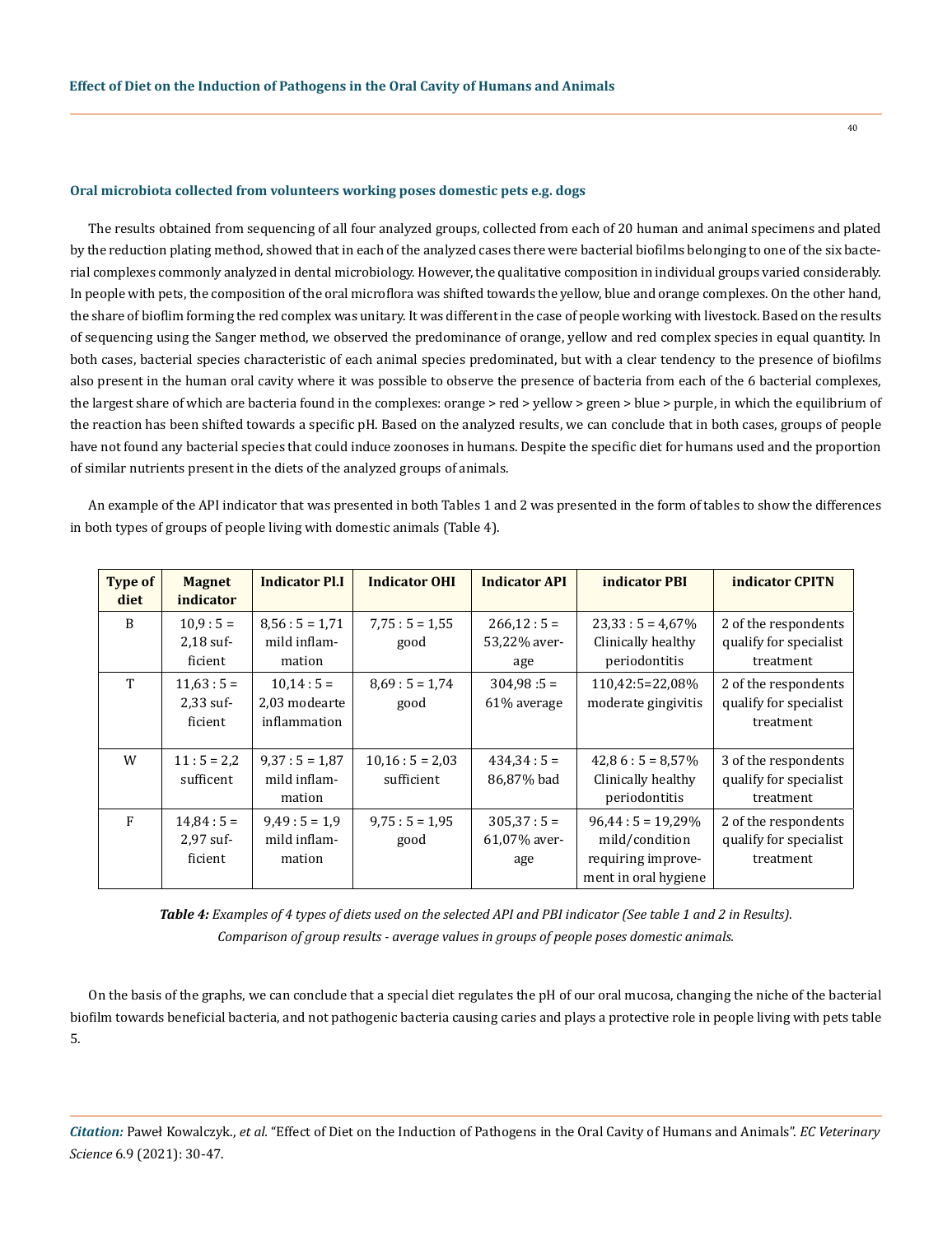| No of<br>Patients/<br><b>Type of</b><br>Diet in<br>Indica-<br>tor | 1B     | 2B     | 3B     | 4B     | 5B     | <b>6T</b> | 7T     | <b>8T</b> | <b>9T</b> | <b>10T</b> | <b>11W</b> | <b>12W</b> | <b>13W</b> | <b>14W</b> | <b>15W</b> | <b>16F</b> | <b>17F</b> | <b>18F</b> | <b>19F</b> | <b>20F</b> |
|-------------------------------------------------------------------|--------|--------|--------|--------|--------|-----------|--------|-----------|-----------|------------|------------|------------|------------|------------|------------|------------|------------|------------|------------|------------|
| Indicator<br>API                                                  | $\ast$ | $\ast$ | $\ast$ | $\ast$ | $\ast$ | $\ast$    | $\ast$ | $\ast$    | $\ast$    | $\ast$     | $\ast$     | $\ast$     | $\ast$     |            | $\ast$     | ***        | ***        | ***        | $***$      | ***        |
| Indicator<br>PBI                                                  | $***$  |        | $\ast$ |        | $\ast$ | $***$     |        |           | $\ast$    | $\ast$     | $\ast$     | $\ast$     | $\ast$     | $\ast$     | $***$      | $\ast$     | $***$      | $**$       | $***$      | $***$      |

*Table 5: Statistical analysis of all 40 analyzed patients with different type of diet after application of API I PBI indicator p < 0.05 \*, <0.01 \*\*, <0.001 \*\*\*. (See section the subject of our considerations in materials and methods).*

The types of diets used in both analyzed types of groups of people poses dogs and dogs affect the inflammation of soft tissues. The best results were seen in people on the W diet, which is in line with our previous research, and the vegetables used are a large injection of vitamins, including antioxidants, which reduce the level of oxidative stress in the oral cavity. Similar results were obtained in people following both types of diets B and T. However, in the last two subgroups two people were found eligible for intensive periodontal treatment. B and T diets also reduce inflammation, but to a lesser extent. The elimination of carbohydrates from food is important for soft tissues, even in the presence of tartar. The best results were obtained by patients who were on the W diet, where the average result was less than 0.1%. Periodontal disease is one of the most common diseases of the oral cavity in humans and, along with caries and its complications, is the main cause of tooth loss. Due to the frequency and prevalence of periodontal diseases, it is classified as a social disease. Experimental and clinical studies allow us to clearly classify periodontitis as an indicator of the risk of many serious diseases, including the cardiovascular system. Moreover, it is a risk factor that can be constantly modified and attempted to control. The high incidence of cardiovascular diseases and the widespread occurrence of periodontal diseases in Polish society indicate the need to investigate the likely relationship in order to introduce appropriate preventive measures. Therefore, it is important that oral evaluation is included in the routine patient examination, especially in patients at high cardiovascular risk. In these people, prophylaxis of periodontal diseases should be carried out, mainly consisting in proper oral hygiene. An important element of prophylaxis are periodic (every 6 months) visits to the dentist. A family doctor or internist can also evaluate the periodontium by examining the oral cavity. Consideration should be given to swelling, redness of the gums, soreness and bleeding under pressure from dental instruments, sometimes associated with loosening of the teeth; these are symptoms of gingivitis or acute periodontitis. However, in patients with already diagnosed periodontal disease, risk factors for cardiovascular disease should be assessed and appropriate periodontal treatment instituted. Our research on the basis of the analyzed dental hygiene and peridontological indicators and the results obtained in all analyzed types of groups is an attempt to respond to the processes of formation of a specific microbiome under the influence of diet taking place in the oral cavity..

Hygiene in the analyzed people was worse. Two subsequent measurement indicators indicated the presence of tartar diagnosed with a periodontometer and were at a good level according to the indicator evaluation criteria. On their basis, the obtained results were entered into the test evaluation criteria. Bacterial plaque and tartar initiate a chronic condition of gingivitis that the subject may not be aware of. Hygienic dental indicators help us to better diagnose the state of oral hygiene: magenta indicator stains food deposits on the tooth, soft and hard bacterial plaque; Pl.I determines the thickness of the bacterial plaque; OHI - diagnoses the presence of soft and hard bacterial plaque; API - informs about the presence of bacterial plaque in the interdental spaces; PBI - informs about inflammation in the interdental spaces, using for this purpose one of the symptoms of inflammation, namely bleeding of the gingival papilla; CPITN index - diagnoses the need for periodontal treatment, which at the same time suggests a higher probability of the presence of red and yellow complex bacteria in the oral cavity. Measurements were made on different teeth and at different locations on the dental arches. Using the above indicators, the results in each group were analyzed and the analysis of the results is presented below:

1. The magenta index visually determines the presence of plaque deposits: soft and hard, plaque from the use of colored drinks and food. After averaging the results obtained in each of the analyzed subgroups, the analyzed values were in the range of 2-3, which indicates a sufficient level

*Citation:* Paweł Kowalczyk., *et al.* "Effect of Diet on the Induction of Pathogens in the Oral Cavity of Humans and Animals". *EC Veterinary Science* 6.9 (2021): 30-47.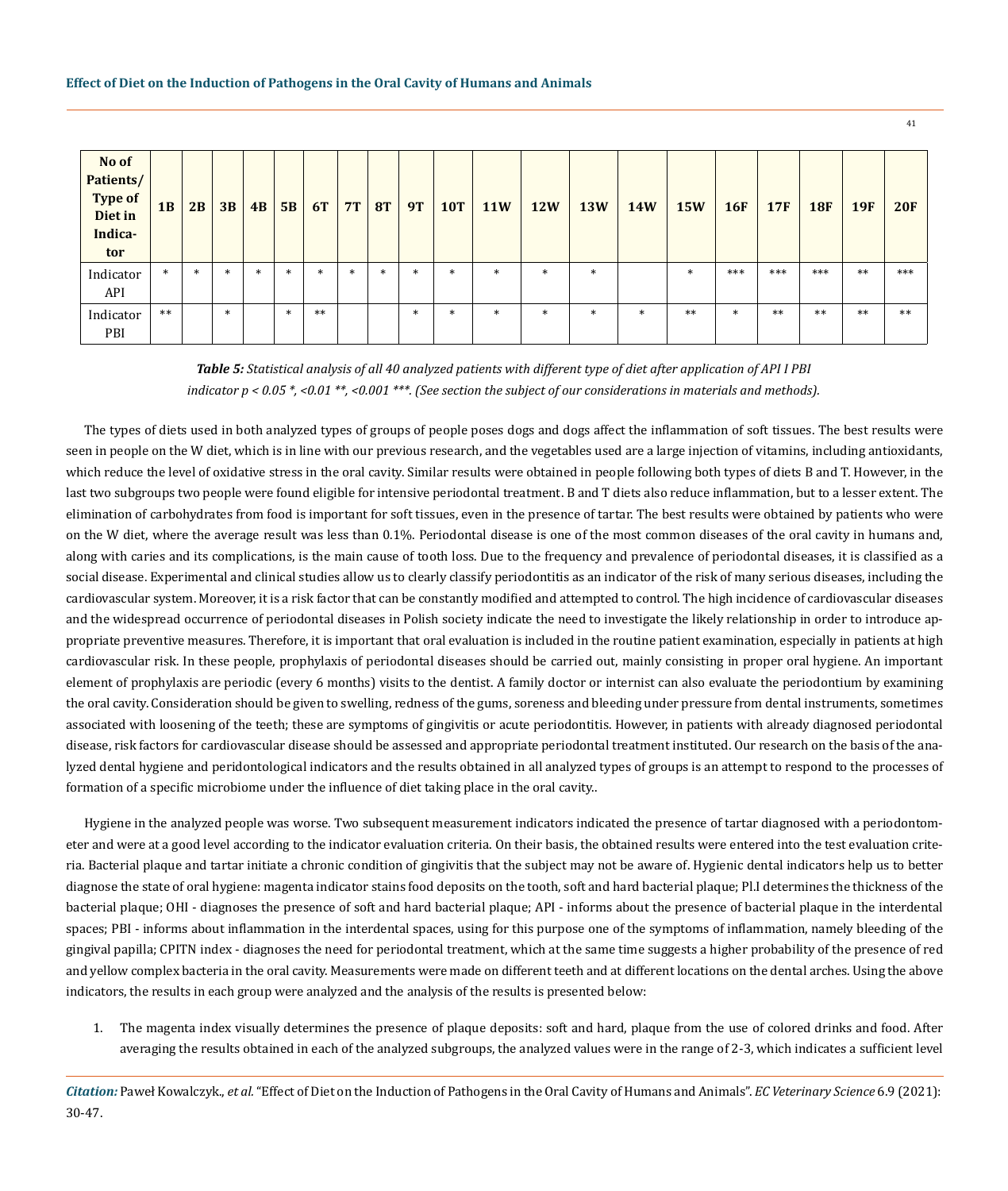of oral hygiene in each of the studied groups.

- 2. The Pl.I index indicates the thickness of the bacterial plaque. After analyzing the mean of the results in each of the studied subgroups, the obtained values ranged from 1 to 2, which proves that the oral hygiene in each of the studied groups was good.
- 3. The OHI index determines the presence of tartar. After analyzing the results in each of the analyzed subgroups, the results were obtained from 1 to 2, which also shows good oral hygiene in each of the analyzed groups.
- 4. The API index determines the presence of plaque present in the interdental spaces, (similar to the PBI index), in places that are difficult to clean and promote its accumulation. The obtained results in the subgroups with diets B, T, W ranged from 53.38% to 69.72%, which indicated an average oral hygiene. In the diet F subgroup, the mean score was 82.42%, indicating very poor oral hygiene.
- 5. PBI captures the bleeding of the gums, which is one of the symptoms of inflammation of the soft tissues. After analyzing the results, it turned out that with the W diet the index value was 0.09%, and with the B diet the index value was 4.6%, and with the T diet the index value was 5.05%, which suggests no inflammation in the periodontal tissues and the analyzed periodontium is clinically healthy. In the case of the F diet, the index value was 21.3%, which indicates a moderate gingivitis. The differences between the subgroups using the W, B, and T diets differed significantly from the subgroups using the F diet.
- 6. The CPITN index determines the need for periodontal treatment. In both types of the subgroups where the B and T diets were used, there were two people requiring urgent periodontal treatment, while in the subgroups where the W and F diets were used, one of the people requiring urgent peridontological intervention was found.

The obtained results refer to the research from previous publications by Rowińska [7,8], where simple and cheap tests were developed to estimate the extent to which particular types of diets influence the formation of specific bacterial biofilms within the bacterial complexes described by Socransky [37,38]. Certain types of pathogenic bacteria in the analyzed bacterial biofilms may cause inflammation of periodontal diseases.

## **Discussion**

The analysis of specific periodontal and dental indicators and the above-mentioned test results will be very helpful in the dental environment, especially for doctors, dental hygienists. The described research groups of animals and humans, characterized by sequencing methods, can help to significantly reduce the time of detection of disease entities induced by various bacterial belonging to specific complexes. They will also allow the assessment of the actual inflammation of the periodontal tissues. Based on the indicators and the type of bacterial biofilm, the doctor can directly estimate what type of bacteria he is dealing with and what treatment should be applied. The applied diet does not exclude the use of its various supplements, which can potentially contribute to a significant improvement in the condition of periodontal soft tissues, which was already described in our previous work [42]. Dietary components such as macro- and microelements and vitamins without carbohydrates and fats significantly contribute to the quality and improvement of vitality and the health of the periodontium and the teeth themselves, protecting them against early and rapid loss. From the obtained results (Table 1-5, Figure 1) it can be concluded that a specific diet in humans indicates the selection of a specific organism microflora in the oral cavity and the advantage of beneficial bacteria over pathogens from the six analyzed complexes.

Chronic and severe stomatitis can lead to the destruction of the alveolar bone, leading to tooth loss. This process can be induced by the secreted toxins by pathogenic bacteria. The latest literature reports indicate a significant and real influence of the bacterial biofilm on other organs and systems of man [7,8].

*Citation:* Paweł Kowalczyk., *et al.* "Effect of Diet on the Induction of Pathogens in the Oral Cavity of Humans and Animals". *EC Veterinary Science* 6.9 (2021): 30-47.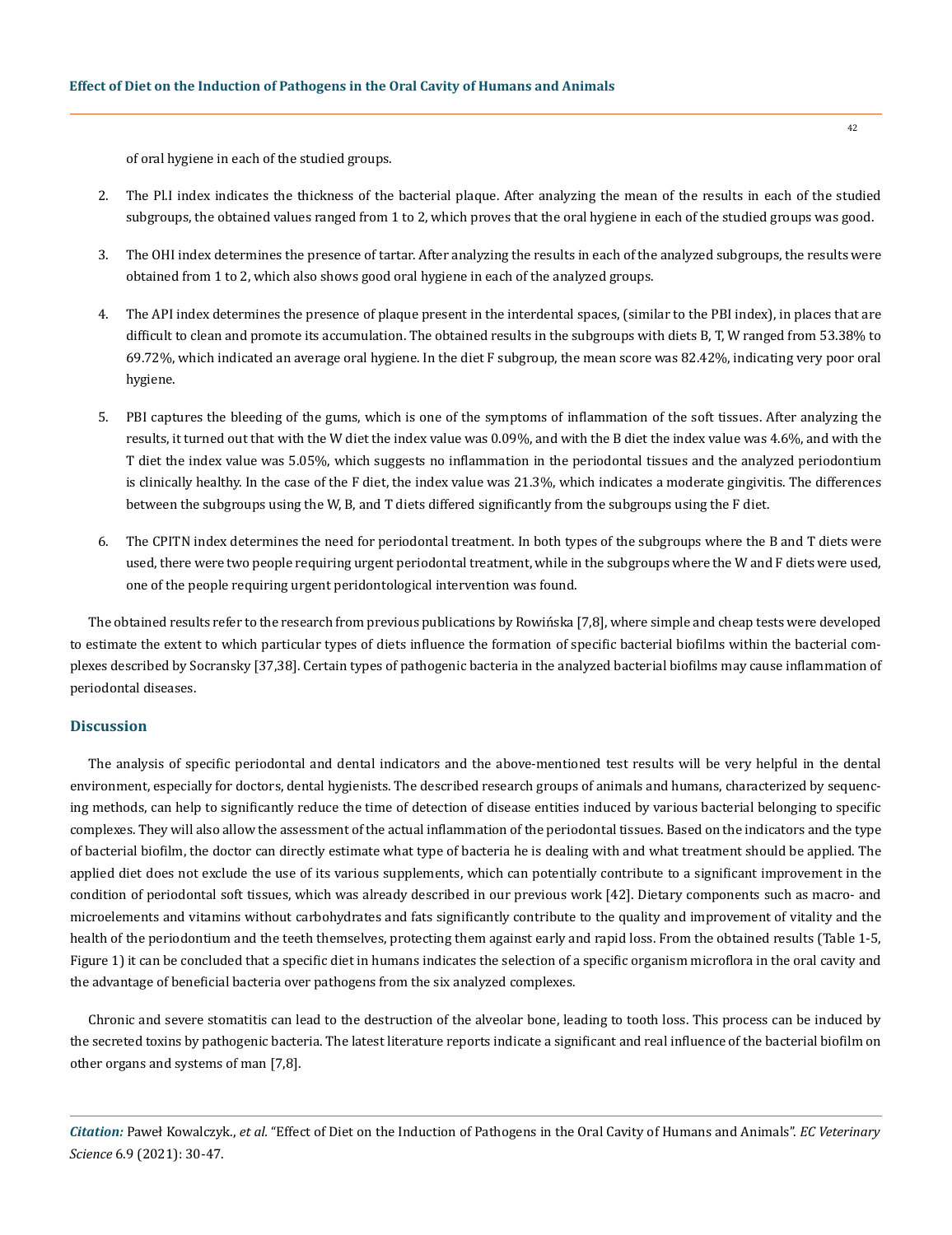Currently, antibiotic resistance among pathogenic bacteria is becoming more and more common, which leads to their over-resistance.

The results of our research obtained by the method of Sanger sequencing [44] show that in 4 different types of diets all bacteria from the six bacterial complexes (Tables 3 and 4) are present and maintained at a constant level by using specific energy sources for their metabolism derived from metabolism [7,8,36-39]. From bacterial biofilm sequencing data, it is clear that a specific microbiota persists on a given type of diet for the entire duration of the study. These bacteria can induce diseases of various organs, including ischemic heart diseases, and neoplastic diseases related to the gastrointestinal tissues [1-3].

## **The influence of diet on the soft tissues of the oral cavity in a group of 20 volunteers - Analysis of dental indicators**

Dentistry as a field of knowledge about dental diseases has developed indicators defining the state of hygiene and periodontal tissues [7,8]. On the other hand, any anomalies from generally accepted norms are a predictor of the formation of pathological conditions. Twenty volunteers working professionally with posess for example pets (dogs) at home, participated in the study and committed to an appropriate diet for the duration of the study. Research group was additionally divided into four subgroups of five people, each of which was assigned a different specific diet (protein, vegetable, rich in Omega-3 acids and the so-called fast food diet). In each of the subgroups, the volunteers underwent an analysis of dental indicators three days after following a specific diet, while maintaining standard oral hygiene in each of the respondents. The composition of the bacterial plaque was analyzed and qualitative tests were performed. After analyzing all types of indicators, it was found that oral hygiene after averaging was at a similar level in all examined persons. The plaque staining indexes showed similar oral hygiene values. All patients had hard and soft plaque.

The value of the first index was the highest because it was associated with soft and hard plaque and organic sediments formed after consuming colored drinks and food.

The analysis of the values obtained from the various types of diets T, F, S and W shows that all of them can have an antibacterial effect on the bacterial strains responsible for inflammation of the periodontal tissues in the oral cavity. The PBI value in the range of 100–50% is noteworthy, indicating very severe gingivitis. PBI values in the range of 50–20% are described as moderate. People on a type F diet should be included in the 20-10% range which describes a mild period of periodontitis and requires improvement in oral hygiene. It should be noted that the inflammation of the periodontium usually begins with the interdental spaces. Interpreting our data with the obtained values of the results from the analyzed indices, we should not obtain the PBI result below 10%, which determines clinically healthy periodontium. Study participants who used the so-called a targeted diet, they obtained a "clinically healthy periodontium" result.

## **Conclusion**

After the measurements were taken on the subjects, using specific diets and averaging the measurements, the following was observed:

- In the study, all persons had sufficient hygiene as evidenced by the staining index of dental plaque.
- Pl.I index in 6 out of 8 cases it indicated mild inflammation (based on the amount of bacterial plaque), and in 2 cases moderate inflammation in each of the 2 groups.
- OHI index in the first test group he defined hygiene at a sufficient level, in group 2 at a good level, except for the subgroup with diet W (sufficient hygiene).
- API index in the first group of respondents it defined the hygiene in the interdental spaces at the lowest level, defined in the index criteria as "bad"; and in the second group as "average" in three subgroups, and "bad" in the subgroup with diet W.

*Citation:* Paweł Kowalczyk., *et al.* "Effect of Diet on the Induction of Pathogens in the Oral Cavity of Humans and Animals". *EC Veterinary Science* 6.9 (2021): 30-47.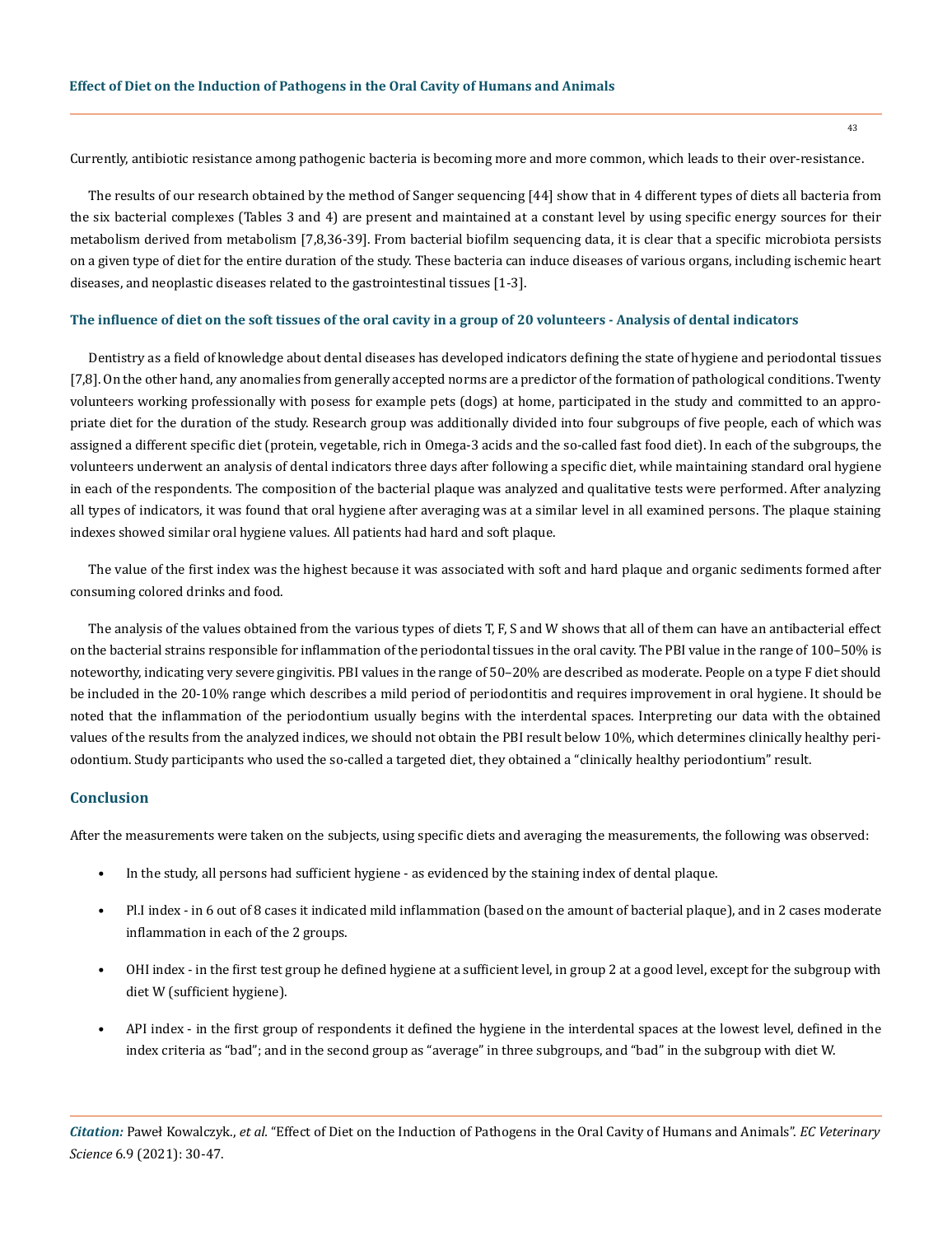- The PBI index diagnosing a symptom of inflammation (bleeding) in the first group in the subjects with diets B and T was "mild / condition requiring improvement of oral hygiene", with the diet W it was "0", which is interpreted as - "periodontitis clinically healthy ", and in subjects on the F diet, it is referred to as" moderate gingivitis "; in the second group, in the subgroups with diets W and B, the index indicated "clinically healthy periodontium", in the subgroup with diet F, "mild / condition requiring improvement of oral hygiene", in the subgroup with diet T - "moderate gingivitis".
- CPITN index in the first group of respondents it run unevenly, but it did not affect the interpretation of the results in any particular way; in the second group it was more even.
- In both groups of respondents, surprisingly good results of PBI measurements are observed in the case of average or even poor hygiene in the interdental spaces, especially in the first group and the subgroup with the W diet, with "poor" hygiene, the index equal to "0"; similarly in the second group, in the subgroup with the same diet, the average measurement was 8.57%, which is defined in the criteria of the indicator as "clinically healthy periodontium", but in this subgroup there were as many as 3 people eligible for periodontal treatment.
- it can be concluded that antioxidants found in the W diet perfectly cope with oxidative stress in the oral cavity, as evidenced by the results of the measurements carried out in both groups of respondents.

# **Funding Support**

This research was funded SUB/2/DN/20/002/2201.

# **Institutional Review Board Statement**

The study did not require a Statement of the Institution's Audit Committee for ethical and bioethical research. The study was conducted in accordance with the guidelines of the Helsinki Declaration.

# **Informed Consent Statement**

Informed consent was obtained from all subjects involved in the study.

## **Conflicts of Interest**

The authors declare no conflict of interest.

# **Bibliography**

- 1. Chen., *et al*[. "Association between periodontal disease, tooth loss and liver diseases risk".](https://pubmed.ncbi.nlm.nih.gov/32621350/) *Journal of Clinical Periodontology* 47.9 [\(2020\): 1053-1063.](https://pubmed.ncbi.nlm.nih.gov/32621350/)
- 2. Carrizales-Sepúlveda., *et al*[. "Periodontal Disease, Systemic Inflammation and the Risk of Cardiovascular Disease".](https://pubmed.ncbi.nlm.nih.gov/29903685/) *Heart, Lung and Circulation* [27.11 \(2018\): 1327-1334.](https://pubmed.ncbi.nlm.nih.gov/29903685/)
- 3. Sroussi., *et al*[. "Common oral complications of head and neck cancer radiation therapy: mucositis, infections, saliva change, fibrosis,](https://pubmed.ncbi.nlm.nih.gov/29071801/) [sensory dysfunctions, dental caries, periodontal disease, and osteoradionecrosis".](https://pubmed.ncbi.nlm.nih.gov/29071801/) *Cancer Medicine* 6.12 (2017): 2918-2931.
- 4. Güll., *et al*[. "Periodontal disease-like bone loss after adjuvant radiotherapy in the head and neck region: A case report and review of](https://pubmed.ncbi.nlm.nih.gov/28462407/)  the literature". *[Journals: QI. Quintessence International](https://pubmed.ncbi.nlm.nih.gov/28462407/)* 48.6 (2017): 451-457.

*Citation:* Paweł Kowalczyk., *et al.* "Effect of Diet on the Induction of Pathogens in the Oral Cavity of Humans and Animals". *EC Veterinary Science* 6.9 (2021): 30-47.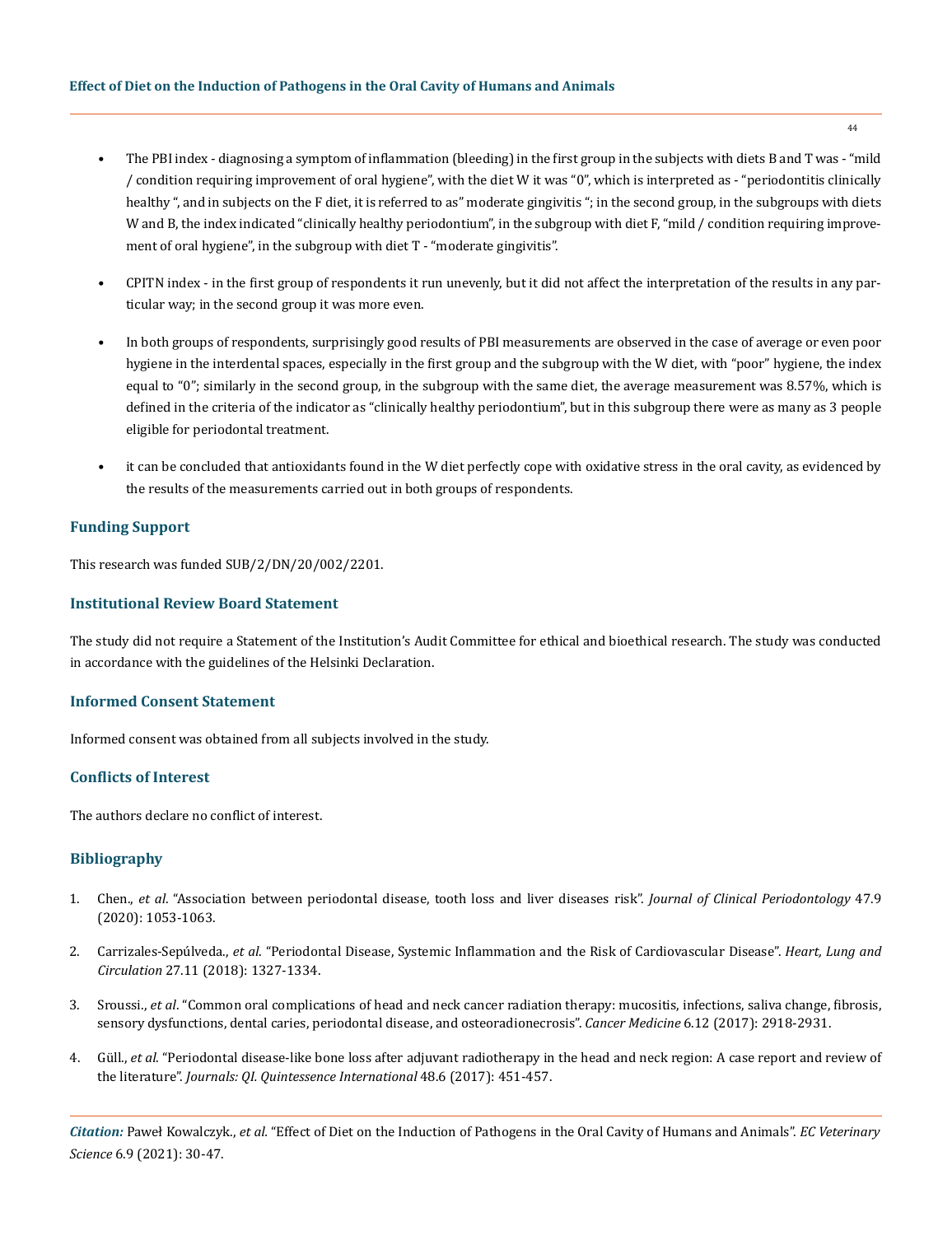- 5. Irie., *et al*[. "Periodontal therapy for patients before and after radiotherapy: A review of the literature and topics of interest for clini](https://pubmed.ncbi.nlm.nih.gov/30148466/)cians". *[Medicina Oral, Patologia Oral, Cirugia Bucal](https://pubmed.ncbi.nlm.nih.gov/30148466/)* 23.5 (2018): e524-e530.
- 6. Sohn., *et al*[. "Effects of professional oral hygiene care in patients with head-and-neck cancer during radiotherapy: A randomized clini](https://pubmed.ncbi.nlm.nih.gov/30588994/)cal trial". *[Indian Journal of Dental Research](https://pubmed.ncbi.nlm.nih.gov/30588994/)* 29.6 (2018): 700-704.
- 7. Rowińska., *et al*[. "Impact of the Diet on the Formation of Oxidative Stress and Inflammation Induced by Bacterial Biofilm in the Oral](https://pubmed.ncbi.nlm.nih.gov/33809050/)  Cavity". *Materials* [14 \(2021\): 1372.](https://pubmed.ncbi.nlm.nih.gov/33809050/)
- 8. Rowińska., *et al*[. "The Influence of Diet on Oxidative Stress and Inflammation Induced by Bacterial Biofilms in the Human Oral Cavity".](https://pubmed.ncbi.nlm.nih.gov/33809616/)  *Materials* [14 \(2021\): 1444.](https://pubmed.ncbi.nlm.nih.gov/33809616/)
- 9. Aguirre., *et al*[. "The one health approach to toxoplasmosis: epidemiology, control, and prevention strategies".](https://pubmed.ncbi.nlm.nih.gov/30945159/) *Ecohealth* 16.2 (2019): [378-390.](https://pubmed.ncbi.nlm.nih.gov/30945159/)
- 10. Harrison., *et al*. "Brucellosis". *Pediatrics in Review* 39.4 (2018): 222-224.
- 11. Zhang., *et al*[. "Animal brucellosis control or eradication programs worldwide: A systematic review of experiences and lessons learned".](https://pubmed.ncbi.nlm.nih.gov/30388992/)  *[Preventive Veterinary Medicine](https://pubmed.ncbi.nlm.nih.gov/30388992/)* 160 (2018): 105-115.
- 12. Škultéty., *et al*. "Q fever and prevention". *[Epidemiologie, Mikrobiologie, Imunologie](https://pubmed.ncbi.nlm.nih.gov/32819108/)* 69.2 (2020): 87-94.
- 13. Bancerz-Kisiel., *et al*[. "Yersiniosis a zoonotic foodborne disease of relevance to public health".](http://www.aaem.pl/Yersiniosis-zoonotic-foodborne-disease-of-relevance-to-public-health,72296,0,2.html) *The Annals of Agricultural and Envi[ronmental Medicine](http://www.aaem.pl/Yersiniosis-zoonotic-foodborne-disease-of-relevance-to-public-health,72296,0,2.html)* 22.3 (2015): 397-402.
- 14. Swaminathan., *et al*[. "The epidemiology of human listeriosis".](https://pubmed.ncbi.nlm.nih.gov/17720602/) *Microbes and Infection* 9.10 (2007): 1236-1243.
- 15. Banyard., *et al*[. "Rabies pathogenesis and immunology".](https://pubmed.ncbi.nlm.nih.gov/30747145/) *Revue Scientifique et Technique* 37.2 (2018): 323-330.
- 16. Benavides., *et al*[. "Anthrax: safe treatment for children".](https://www.researchgate.net/publication/11513292_Anthrax_Safe_Treatment_for_Children) *Annals of Pharmacotherapy* 36.2 (2002): 334-337.
- 17. Kamal*., et al*. "Anthrax: an update". *[Asian Pacific Journal of Tropical Biomedicine](https://pubmed.ncbi.nlm.nih.gov/23569822/)* 1.6 (2011): 496-501.
- 18. Li., *et al*[. "Avian influenza viruses in humans: lessons from past outbreaks".](https://pubmed.ncbi.nlm.nih.gov/31848585/) *British Medical Bulletin* 132.1 (2019): 81-95.
- 19. Gadê-Neto., *et al*[. "Microbiota of periodontal pockets and root canals in induced experimental periodontal disease in dogs".](https://pubmed.ncbi.nlm.nih.gov/31313892/) *Journal of [Investigative and Clinical Dentistry](https://pubmed.ncbi.nlm.nih.gov/31313892/)* 10.4 (2019): e12439.
- 20. Nises., *et al*[. "The occurrence of Treponema spp. in gingival plaque from dogs with varying degree of periodontal disease".](https://pubmed.ncbi.nlm.nih.gov/30092089/) *PLoS One* [13.8 \(2018\): e0201888.](https://pubmed.ncbi.nlm.nih.gov/30092089/)
- 21. Pereira Dos Santos., *et al*[. "Relation between periodontal disease and systemic diseases in dogs".](https://www.cliniciansbrief.com/article/relationship-between-periodontal-systemic-disease-dogs) *Research in Veterinary Science* 125 [\(2019\): 136-140.](https://www.cliniciansbrief.com/article/relationship-between-periodontal-systemic-disease-dogs)
- 22. Wallis., *et al*[. "A review of the frequency and impact of periodontal disease in dogs".](https://onlinelibrary.wiley.com/doi/full/10.1111/jsap.13218) *Journal of Small Animal Practice* 61.9 (2020): [529-540.](https://onlinelibrary.wiley.com/doi/full/10.1111/jsap.13218)
- 23. Watson., *et al*[. "Diet and periodontal disease in dogs and cats".](https://pubmed.ncbi.nlm.nih.gov/7848177/) *Australian Veterinary Journal* 71.10 (1994): 313-318.
- 24. Meyer., *et al*[. "Models of invasion of enteric and periodontal pathogens into epithelial cells: a comparative analysis".](https://pubmed.ncbi.nlm.nih.gov/9391752/) *Critical Reviews [in Oral Biology and Medicine](https://pubmed.ncbi.nlm.nih.gov/9391752/)* 8.4 (1997): 389-409.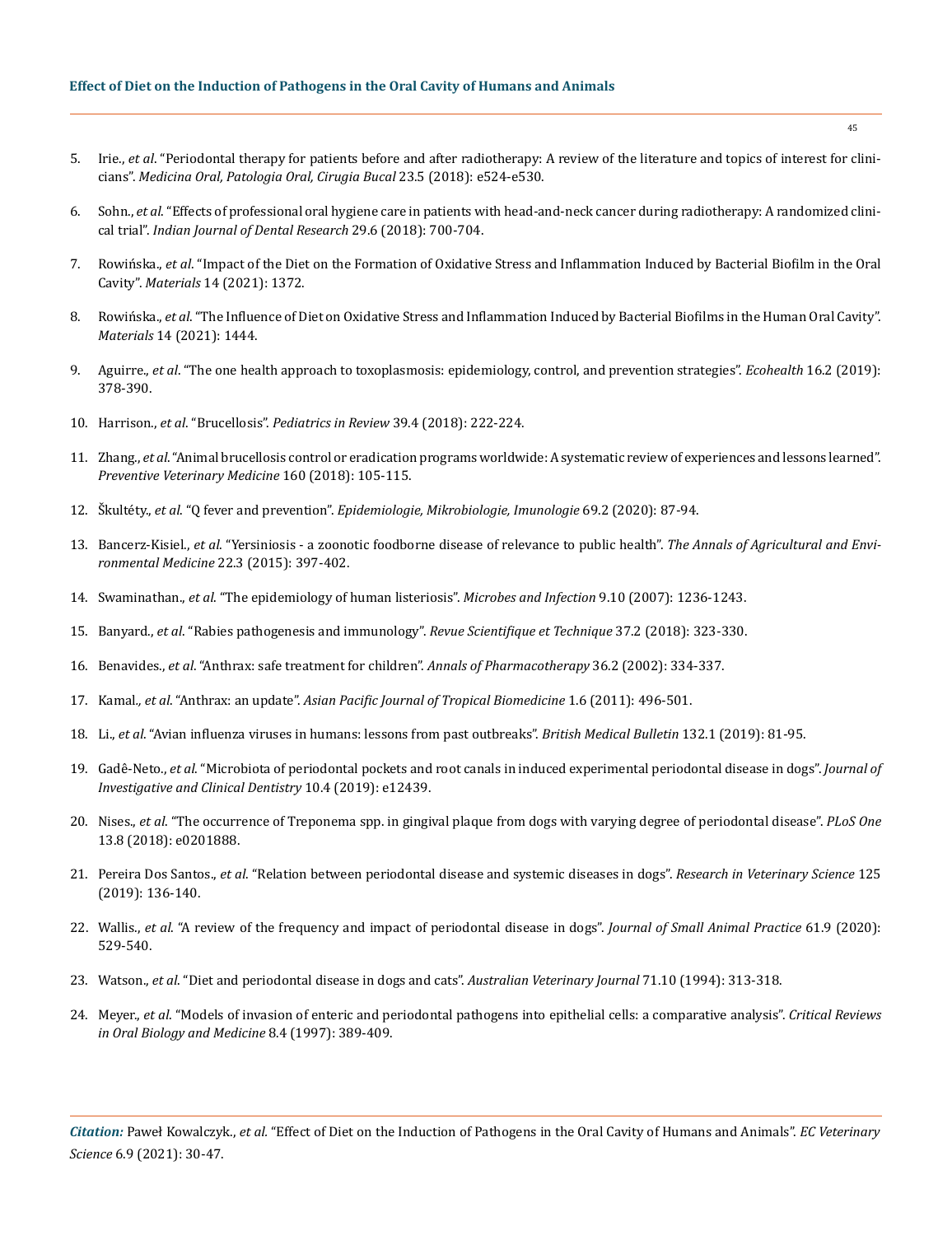- 25. Lawson., *et al*[. "Characterization of some Actinomyces-like isolates from human clinical specimens: reclassification of Actinomyces](https://pubmed.ncbi.nlm.nih.gov/9226926/)  [suis \(Soltys and Spratling\) as Actinobacu-lum suis comb. nov. and description of Actinobaculum schaalii sp. Nov".](https://pubmed.ncbi.nlm.nih.gov/9226926/) *International Jour[nal of Systematic and Evolutionary Microbiology](https://pubmed.ncbi.nlm.nih.gov/9226926/)* 47 (1997): 899-903.
- 26. Woldemeskel., *et al*[. "Microscopic and ultrastructural lesions of the urether and renal pelvis in sows with regard to Actinobaculum](https://pubmed.ncbi.nlm.nih.gov/12440789/)  suis infection". *[Journal of Veterinary Medicine](https://pubmed.ncbi.nlm.nih.gov/12440789/)* 49 (2002): 348-352.
- 27. Smith., *et al*[. "Antimicrobial susceptibility testing of Actinomyces species with 12 antimicrobial agents".](https://watermark.silverchair.com/dki206.pdf?token=AQECAHi208BE49Ooan9kkhW_Ercy7Dm3ZL_9Cf3qfKAc485ysgAAArwwggK4BgkqhkiG9w0BBwagggKpMIICpQIBADCCAp4GCSqGSIb3DQEHATAeBglghkgBZQMEAS4wEQQMm1NU3xIJaaVkYraYAgEQgIICb892wkgXMKKgxKRF1eQhI12lgeApCgN6EySoRdyYdHri_s-r1AU72K6nK4Oq2_ljAtlDNF0pLc8MTcHhUQNkKDkUIFL2D4zp_HJFQzlcmza-3lzmVNbB-SDS27fOhW8MuJMgzsl2DY8uRWUk4x-R8yp0JD7xAkXjxhXqhKqpXF0tWjirm6XXDD4NcHbXq8mlnGXs4upbk9e6PuU4W8-dmJHaNiUF4uplOkOFn8ZC79JVd07BD5F4Zz7KkhpeUaDPX75gx87mWA7_GVyMbHnjrHEXS13IColzgvQcVBYx27ne-KPq08MuK4DRigNdF49mxzAdRfDC1U9l-KoLZli730By8EzRP43SfEt0-Ic6oWq5ECAfxCBCvUGBMAyTazoZPEqsQJuERncBBhhaHpIgXBqoC9IUstbYmp39-WQOBUNsOoUXwW6DL8Wr4VnqWgx_UHkkCm-AS4-IvkHsxKtd_q020CpmlXnVV4qPXAvJ6edCxs6ixwhzx451d3RU6xWwWB0qzc4llrX_BXrqs4szbkFxWzJ8xv0wPeYTbcPBk_DoFRo-p_zKF5Az6YS6M9fvYR71mTjgKxZyquKCbM0hPWCgjLiV1e0EtLa6sgb1VtGSynxHUy3otAV5nCNBmcLM7nNktQrMaw08cr5f9QuNvId5ZSwE3c5_mZhTbW0Jc_YDBSXLxYxpWe4RFOWQ-mk0UqzU31kvmEF9ldYbwSaJQF7PmKibrjIXR3M_59C3XqOraiQ7q-amaCXk6qC_qtdNr61cp2iEFfXbk-3DTSx-xON4zLVFQPgjl9951CS_QZNgs2e0ZFHNaAHsAZ6N-vjE) *Journal of Antimicrobial Chemotherapy* [56 \(2005\): 407-409.](https://watermark.silverchair.com/dki206.pdf?token=AQECAHi208BE49Ooan9kkhW_Ercy7Dm3ZL_9Cf3qfKAc485ysgAAArwwggK4BgkqhkiG9w0BBwagggKpMIICpQIBADCCAp4GCSqGSIb3DQEHATAeBglghkgBZQMEAS4wEQQMm1NU3xIJaaVkYraYAgEQgIICb892wkgXMKKgxKRF1eQhI12lgeApCgN6EySoRdyYdHri_s-r1AU72K6nK4Oq2_ljAtlDNF0pLc8MTcHhUQNkKDkUIFL2D4zp_HJFQzlcmza-3lzmVNbB-SDS27fOhW8MuJMgzsl2DY8uRWUk4x-R8yp0JD7xAkXjxhXqhKqpXF0tWjirm6XXDD4NcHbXq8mlnGXs4upbk9e6PuU4W8-dmJHaNiUF4uplOkOFn8ZC79JVd07BD5F4Zz7KkhpeUaDPX75gx87mWA7_GVyMbHnjrHEXS13IColzgvQcVBYx27ne-KPq08MuK4DRigNdF49mxzAdRfDC1U9l-KoLZli730By8EzRP43SfEt0-Ic6oWq5ECAfxCBCvUGBMAyTazoZPEqsQJuERncBBhhaHpIgXBqoC9IUstbYmp39-WQOBUNsOoUXwW6DL8Wr4VnqWgx_UHkkCm-AS4-IvkHsxKtd_q020CpmlXnVV4qPXAvJ6edCxs6ixwhzx451d3RU6xWwWB0qzc4llrX_BXrqs4szbkFxWzJ8xv0wPeYTbcPBk_DoFRo-p_zKF5Az6YS6M9fvYR71mTjgKxZyquKCbM0hPWCgjLiV1e0EtLa6sgb1VtGSynxHUy3otAV5nCNBmcLM7nNktQrMaw08cr5f9QuNvId5ZSwE3c5_mZhTbW0Jc_YDBSXLxYxpWe4RFOWQ-mk0UqzU31kvmEF9ldYbwSaJQF7PmKibrjIXR3M_59C3XqOraiQ7q-amaCXk6qC_qtdNr61cp2iEFfXbk-3DTSx-xON4zLVFQPgjl9951CS_QZNgs2e0ZFHNaAHsAZ6N-vjE)
- 28. Hansen., *et al*[. "Actinomyces species: A Danish survey on human infections and microbial characteristics".](https://pubmed.ncbi.nlm.nih.gov/19657460/) *The Open Microbiology Journal* [3 \(2009\): 113-113.](https://pubmed.ncbi.nlm.nih.gov/19657460/)
- 29. Brook., *et al*[. "Actinomycosis: diagnosis and management".](https://pubmed.ncbi.nlm.nih.gov/18791528/) *The Southern Medical Journal* 101 (2008): 1019-1023.
- 30. Hall., *et al*[. "Actinomyces gathering evidence of human colonization and infection".](https://pubmed.ncbi.nlm.nih.gov/18222714/) *Anaerobe* 14 (2008): 1-7.
- 31. Hoyles., *et al*. "Actinomyces canis sp. nov. isolated from dogs". *[International Journal of Systematic and Evolutionary Microbiology](https://www.microbiologyresearch.org/docserver/fulltext/ijsem/50/4/0501547a.pdf?expires=1627998397&id=id&accname=guest&checksum=E47FECA500C2917DD834F8B345801BDF)* 50 [\(2000\): 1547-1551.](https://www.microbiologyresearch.org/docserver/fulltext/ijsem/50/4/0501547a.pdf?expires=1627998397&id=id&accname=guest&checksum=E47FECA500C2917DD834F8B345801BDF)
- 32. The Act of 5.XII. on preventing and combating human infections and infectious diseases". *Journal of Laws* 234 (2009): 1570.
- 33. Gliński., *et al*. "Zoonosis. PWRiL, Warszawa (2008).
- 34. Sanz., *et al*[. "Role of microbial biofilms in the maintenance of oral health and in the development of dental caries and periodontal](https://pubmed.ncbi.nlm.nih.gov/28266109/)  [diseases. Consensus report of group 1 of the Joint EFP/ORCA workshop on the boundaries between caries and periodontal disease".](https://pubmed.ncbi.nlm.nih.gov/28266109/)  *[Journal of Clinical Periodontology](https://pubmed.ncbi.nlm.nih.gov/28266109/)* 44.18 (2017): S5-S11.
- 35. Gomes., *et al*[. "Primary cutaneous actinomycosis caused by Actinomycers meyeri as first manifestation of HIV infection".](https://pubmed.ncbi.nlm.nih.gov/22136861/) *Dermatology [Online Journal](https://pubmed.ncbi.nlm.nih.gov/22136861/)* 17 (2011): 5-8.
- 36. Binda., *et al*[. "Actinobacteria: A relevant minority for the maintenance of gut homeostasis".](https://pubmed.ncbi.nlm.nih.gov/29567414/) *Digestive and Liver Disease* 50.5 (2018): [421-428.](https://pubmed.ncbi.nlm.nih.gov/29567414/)
- 37. Socransky., *et al*[. "Microbial complexes in sub-gingival plaque".](https://pubmed.ncbi.nlm.nih.gov/9495612/) *Journal of Clinical Periodontology* 25 (1998): 134-144.
- 38. Socransky., *et al*[. "Periodontal microbial ecology".](https://pubmed.ncbi.nlm.nih.gov/15853940/) *Periodontology* 38 (2005): 135-187.
- 39. Kucia., *et al*. "Effect of LigiLactobacillus salivarius and Other Natural Components against Anaerobic Periodontal Bacteria". *Molecules*  25 (2020): 4519.
- 40. Hoyles., *et al*. "Actinomyces canis sp. nov. isolated from dogs". *[International Journal of Systematic and Evolutionary Microbiology](https://www.microbiologyresearch.org/content/journal/ijsem/10.1099/00207713-50-4-1547)* 50 [\(2000\): 1547-1551.](https://www.microbiologyresearch.org/content/journal/ijsem/10.1099/00207713-50-4-1547)
- 41. Pascual., *et al*[. "Actinomyces bowdenii sp. nov. isolated from canine and feline clinical specimens".](https://www.microbiologyresearch.org/content/journal/ijsem/10.1099/00207713-49-4-1873) *International Journal of Systematic [and Evolutionary Microbiology](https://www.microbiologyresearch.org/content/journal/ijsem/10.1099/00207713-49-4-1873)* 49 (1999): 1873-1877.
- 42. Buchanan., *et al*[. "Actinomyces hordeovulneris,a canine pathogen that produces L-phase variants spontaneously with coincident](https://pubmed.ncbi.nlm.nih.gov/6524750/)  calcium deposition". *[American Journal of Veterinary Research](https://pubmed.ncbi.nlm.nih.gov/6524750/)* 45 (1984): 2552-2560.
- 43. Pelle., *et al*[. "Actinomycosis in dogs caused by Actinomyces hordeovulneris".](https://pubmed.ncbi.nlm.nih.gov/10906260/) *The Journal of Comparative Pathology* 123 (2000): 72-76.

*Citation:* Paweł Kowalczyk., *et al.* "Effect of Diet on the Induction of Pathogens in the Oral Cavity of Humans and Animals". *EC Veterinary Science* 6.9 (2021): 30-47.